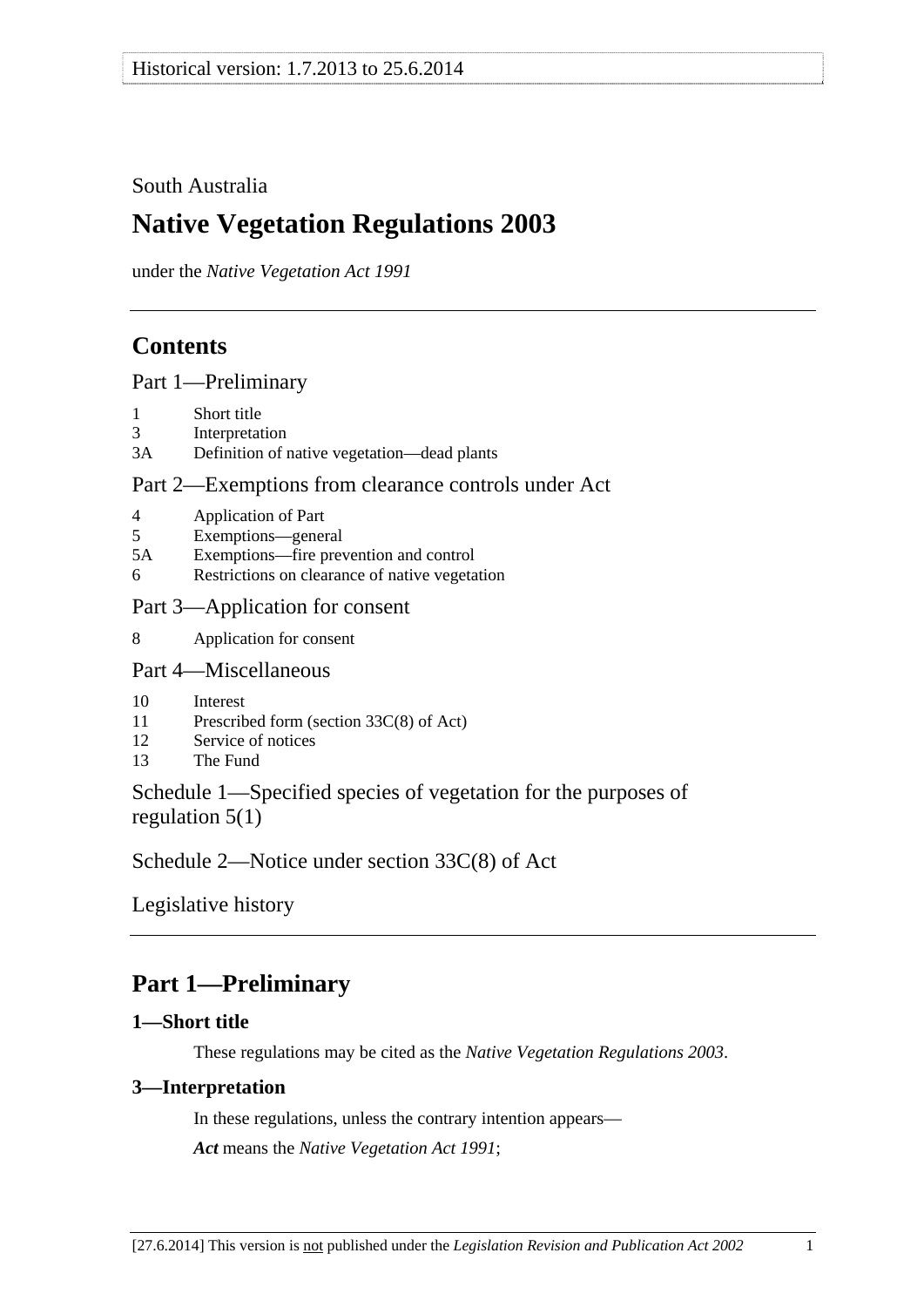*building* means a building or structure that is permanently fixed to land so that it cannot be moved without dismantling or destroying it and—

- (a) includes a transportable building if the building is connected to a sewage system or a septic tank and then is not moved after it is first connected to that sewage system or septic tank; but
- (b) does not include a building or structure erected or placed on land in contravention of the *Development Act 1993* or a corresponding previous enactment;

*business day* means any day except Saturday, Sunday or a public holiday;

*country* has the same meaning as in the *Fire and Emergency Services Act 2005*;

*Development Plan* means a Development Plan under the *Development Act 1993*;

*dwelling* means a building or part of a building used as a self-contained residence;

*fence* means a fence consisting of posts and wire fixed permanently to land and designed for the purpose of controlling access by people or the movement of animals;

*fire-control purposes*—these are purposes associated with preventing or controlling the spread of fires or potential fires;

#### *infrastructure* means—

- (a) the infrastructure, equipment, structures, works and other facilities used in or in connection with the supply of water or electricity, gas or other forms of energy, the provision of telecommunications, or the drainage, removal or treatment of waste water or sewage; or
- (b) roads and their supporting structures or works; or
- (c) ports, wharfs, jetties, railways, trams and busways;

*Mining Act* means the *Mining Act 1971*, the *Opal Mining Act 1995*, the *Petroleum Act 2000*, the *Offshore Minerals Act 2000* or the *Roxby Downs (Indenture Ratification) Act 1982*;

*private mine* means land declared under the *Mining Act 1971* to be a private mine;

*River Murray Floodplain Area* means the River Murray Protection Area so designated under regulation 4 of the *River Murray Regulations 2003*;

*SACFS* means the South Australian Country Fire Service;

*township of Robe* means the area shown as the township of Robe in the Development Plan that applies to that area of the State.

#### **3A—Definition of native vegetation—dead plants**

For the purposes of paragraph (a) of the definition of *native vegetation* in section 3(1) of the Act, the class of plants, or parts of plants, comprising trees of a species indigenous to South Australia—

- (a) that have a trunk circumference (measured at a point 300 millimetres above the base of the tree) of—
	- (i) in the case of a tree located on Kangaroo Island—1 metre or more; or
	- (ii) in any other case—2 metres or more; and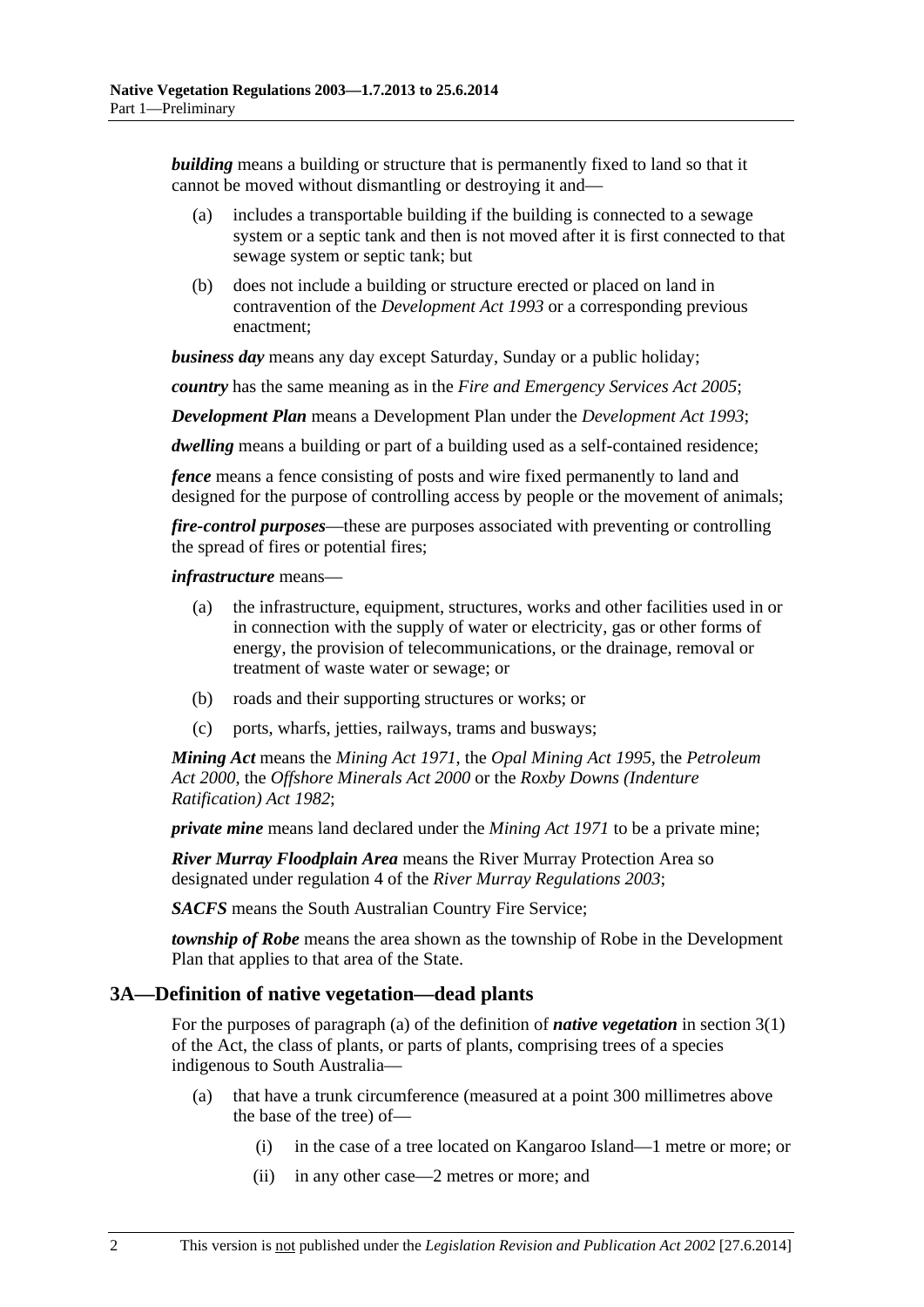(b) that provide or have the potential to provide, or are a part of a group of trees or other plants (whether alive or dead) that provide or have the potential to provide, a habitat for animals of a listed threatened species under the *Environment Protection and Biodiversity Conservation Act 1999* of the Commonwealth,

is declared to be included in that definition.

# **Part 2—Exemptions from clearance controls under Act**

## **4—Application of Part**

Exemptions under this Part do not extend to native vegetation growing or situated on land that is subject to a heritage agreement under the Act or a heritage agreement that was entered into in compliance with a condition of consent to clear native vegetation under the repealed Act unless the paragraph setting out the exemption explicitly extends its operation to that vegetation.

## **5—Exemptions—general**

- (1) Pursuant to section 27(1)(b) of the Act, native vegetation may, subject to any other Act or law to the contrary, be cleared—
	- (a) if it is proposed to erect a building that is a dwelling or a structure or other facility that is ancillary to a dwelling and—
		- (i) any development authorisation for the erection of the dwelling or structure or other facility required by or under the *Development Act 1993* has been obtained; and
		- (ii) either—
			- (A) the vegetation
				- does not comprise or form part of a stratum of native vegetation that is substantially intact; and
				- except where the dwelling is within a residential or township zone under the relevant Development Plan, does not include vegetation of the genus *Eucalyptus* with a stem diameter at 300 millimetres above the ground of 200 millimetres or more, or other vegetation with a stem diameter at the lowest point of the stem above ground level of 100 millimetres or more; or
			- $(B)$
- the Council is satisfied (on the basis of information provided to the Council by the person seeking the benefit of this paragraph and such other information as the Council thinks fit) that, after taking into account the need to preserve biological diversity and taking into account the needs of the owner of the land, the proposed site for the building is the most suitable that is available; and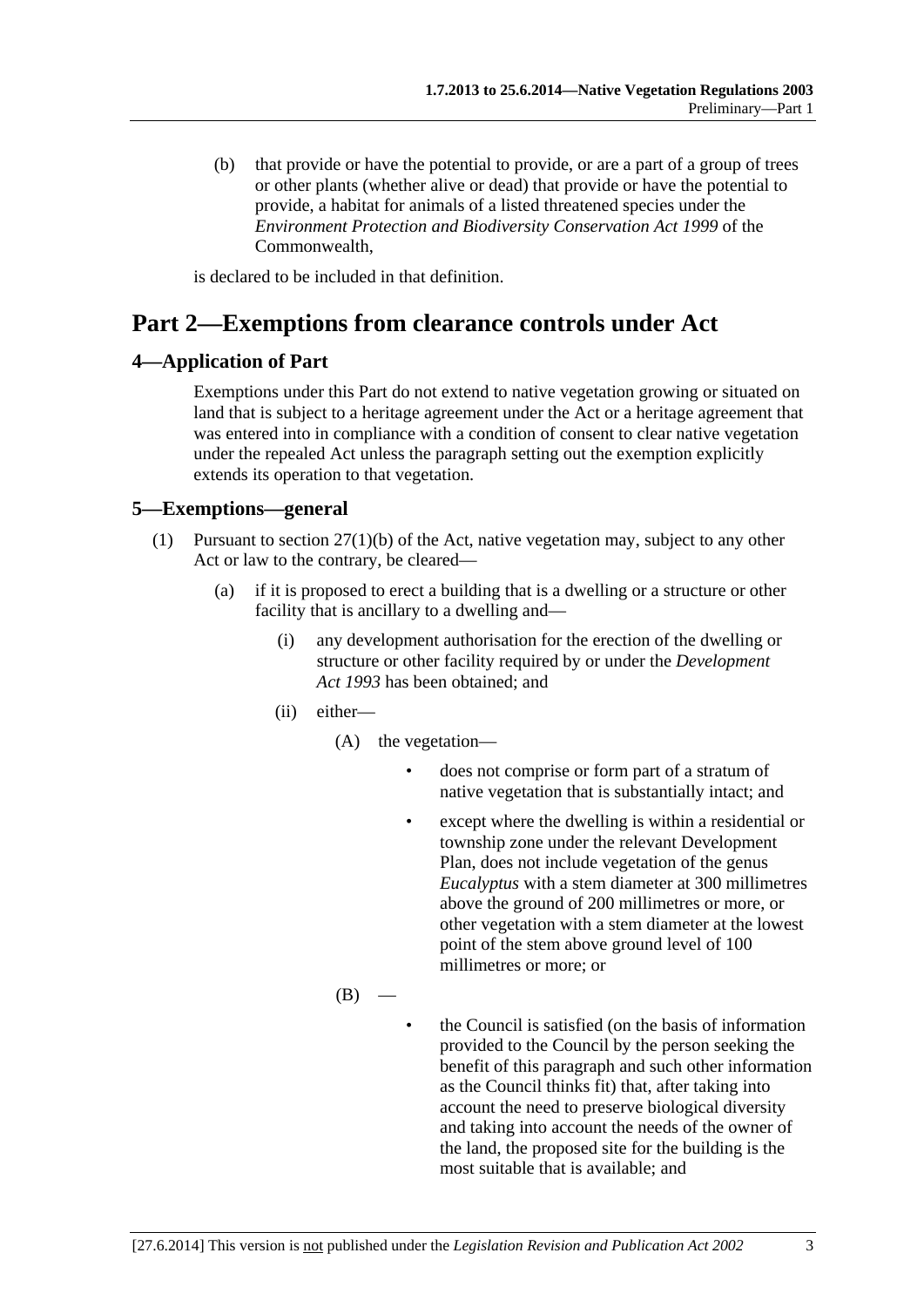- the Council is satisfied (on the basis of information provided to the Council by the person seeking the benefit of this paragraph and such other information as the Council thinks fit) that there is no other practicable alternative that would involve no clearance or the clearance of less vegetation or the clearance of vegetation that is less significant or (if relevant) the clearance of vegetation that has been degraded to a greater extent than the vegetation proposed to be cleared; and
- the clearance is undertaken in accordance with a management plan that has been approved by the Council and that, after taking into account the full extent of clearance that is to be undertaken on the relevant land, results in a significant environmental benefit on the property where the building is to be situated, or the owner of the land (or a person acting on his or her behalf) has, on application to the Council to proceed with clearing the vegetation in accordance with this provision, made a payment into the Fund of an amount considered by the Council to be sufficient to achieve a significant environmental benefit in the manner contemplated by section 21(6) of the Act;
- (ab) if it is proposed to divide land for use for residential purposes (after taking into account the construction of roads and other infrastructure) and—
	- (i) any development authorisation for the division of the land and for the use of land for residential purposes under the *Development Act 1993* has been obtained; and
	- $(ii)$ 
		- (A) the Council is satisfied (on the basis of information provided to the Council by the person seeking the benefit of this paragraph and such other information as the Council thinks fit) that, after taking into account the need to preserve biological diversity and taking into account the needs of the owner of the land, the clearance will be limited to clearance reasonably required to erect 1 dwelling, and any structure or other facility that would be reasonably expected to be ancillary to the dwelling, on each allotment to be created by the division; and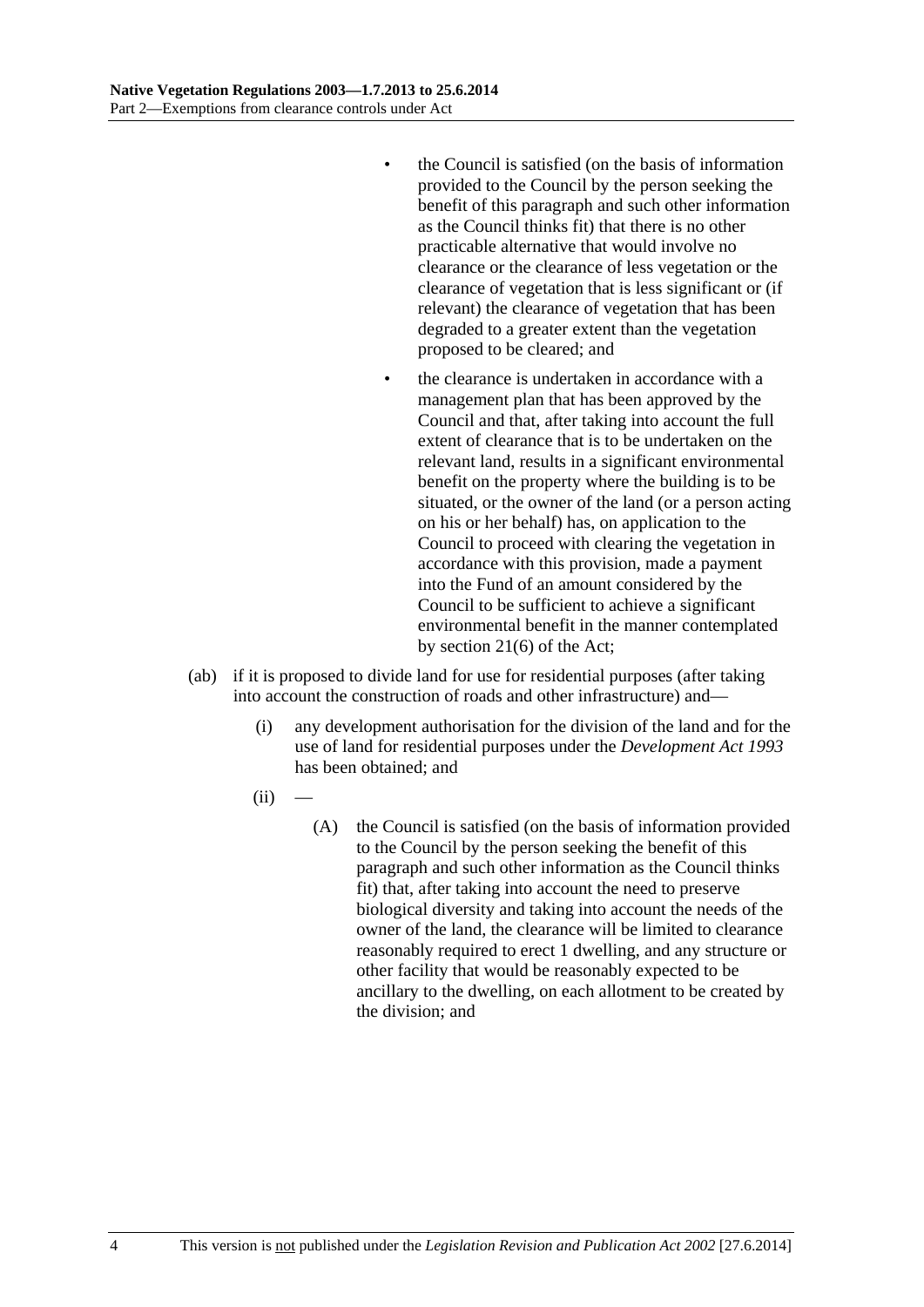- (B) the Council is satisfied (on the basis of information provided to the Council by the person seeking the benefit of this paragraph and such other information as the Council thinks fit) that there is no other practicable alternative that would involve no clearance or the clearance of less vegetation or the clearance of vegetation that is less significant or (if relevant) the clearance of vegetation that has been degraded to a greater extent than the vegetation proposed to be cleared; and
- (C) the clearance is undertaken in accordance with a management plan that has been approved by the Council and, after taking into account the full nature and extent of clearance that is to be undertaken on the relevant land and any commitments that have been made with respect to the establishment, restoration or maintenance of native vegetation, the Council is satisfied that there will be a significant environmental benefit on the land being divided or within the same region of the State, or the owner of the land (or a person acting on his or her behalf) has, on application to the Council to proceed with clearing the vegetation in accordance with this provision, made a payment into the Fund or, if the Council is satisfied that it is appropriate in the circumstances, agreed to make a payment into the Fund, of an amount considered by the Council to be sufficient to achieve a significant environmental benefit which outweighs the value of retaining the vegetation;
- (b) if it is proposed to erect a building or a structure or other facility that is ancillary to a building, other than a dwelling or a structure or other facility that is ancillary to a dwelling, and—
	- (i) any development authorisation for the erection of the building or structure or other facility required by or under the *Development Act 1993* has been obtained; and
	- (ii) the vegetation—
		- (A) does not comprise or form part of a stratum of native vegetation that is substantially intact; and
		- (B) except where the building is within a tourist accommodation, business, centre, commerce, commercial, industrial, industry or office zone under the relevant Development Plan, does not include vegetation of the genus *Eucalyptus* with a stem diameter at 300 millimetres above the ground of 200 millimetres or more, or other vegetation with a stem diameter at the lowest point of the stem above ground level of 100 millimetres or more;
- $(c)$  if—
	- (i) the clearance is incidental to a proposed development to which section 48 of the *Development Act 1993* applies; and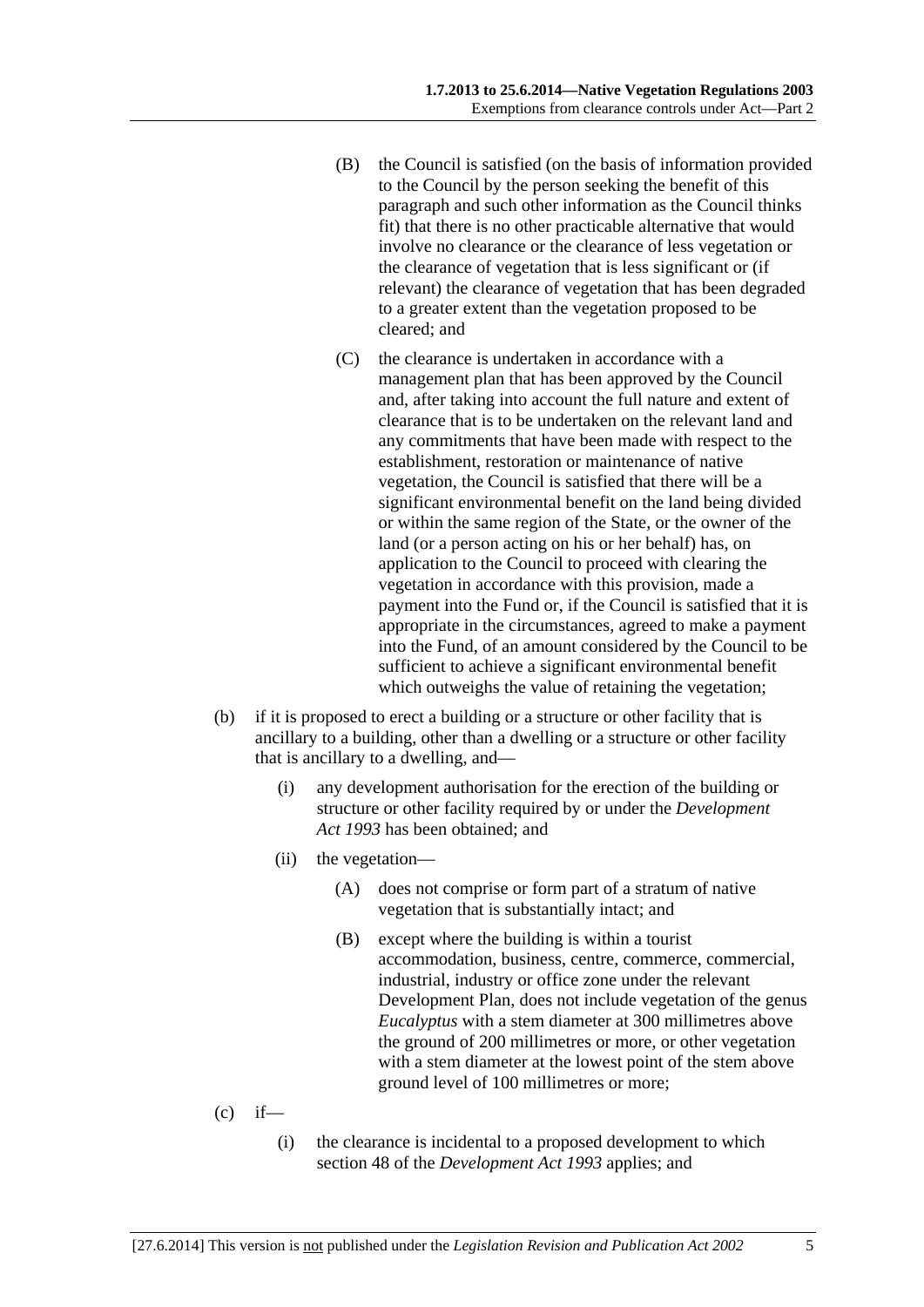- (ii) an environmental impact statement, public environmental report or development report, and an Assessment Report, relating to the development have been prepared under that Act; and
- (iii) the Minister responsible for the administration of the *Development Act 1993* referred the environmental impact statement, public environmental report or development report to the Native Vegetation Council for comment and report and—
	- (A) the Council provided comments which were included (wholly or substantially) in the relevant Assessment Report; or
	- (B) the Council failed to provide comments within 8 weeks after receiving the Minister's invitation for comment and report; and
- (iv) the Governor has granted his or her consent to the proposed development under section 48 of the *Development Act 1993*; and
- (v) the clearance is undertaken in accordance with that consent; and
- (vi) the clearance is undertaken in accordance with a management plan that has been approved by the Council that results in a significant environmental benefit on the property where the development is being undertaken, or the owner of the land (or a person acting on his or her behalf) has, on application to the Council to proceed with clearing the vegetation in accordance with this provision, made a payment into the Fund of an amount considered by the Council to be sufficient to achieve a significant environmental benefit in the manner contemplated by section 21(6) of the Act;
- $(d)$  if—
	- $(i)$
- (A) the clearance is incidental to the construction or expansion of a building or infrastructure and the Minister has, by instrument in writing, declared that he or she is satisfied that the clearance is in the public interest; or
- (B) the clearance is required in connection with the provision of infrastructure or services to a building or proposed building, or to any place; and
- (ii) any development authorisation required by or under the *Development Act 1993* has been obtained; and
- (iii) the Council is satisfied (on the basis of information provided to the Council by the person seeking the benefit of this paragraph and such other information as the Council thinks fit) that, after taking into account the need to preserve biological diversity and the nature and purposes of any proposed building or infrastructure that is yet to be constructed, the proposed site of the building or infrastructure is the most suitable that is available; and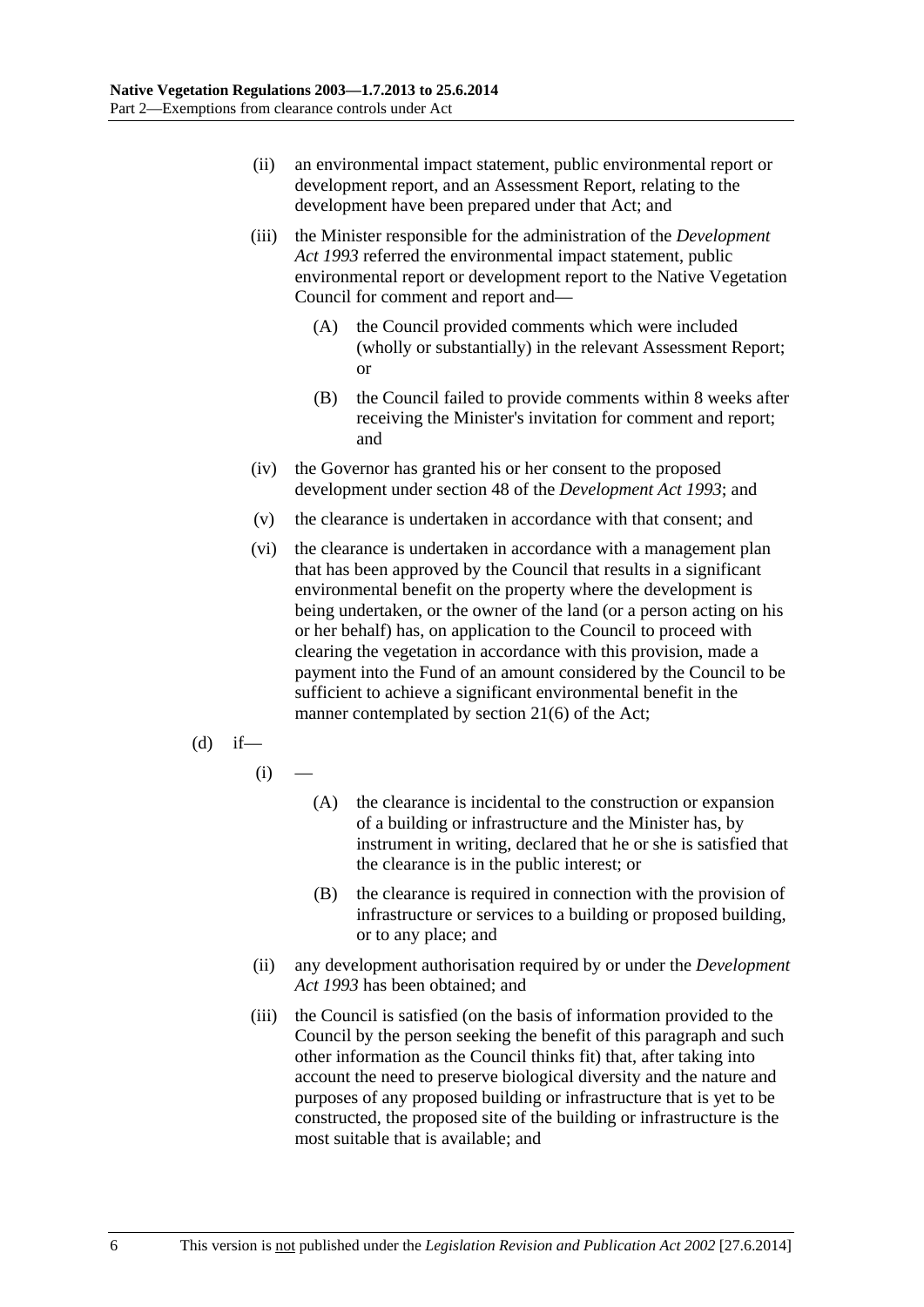- (iv) the Council is satisfied (on the basis of information provided to the Council by the person seeking the benefit of this paragraph and such other information as the Council thinks fit) that there is no other practicable alternative that would involve no clearance or the clearance of less vegetation or the clearance of vegetation that is less significant or (if relevant) the clearance of vegetation that has been degraded to a greater extent than the vegetation proposed to be cleared; and
- (v) the clearance is undertaken in accordance with a standard operating procedure determined or approved by the Council for the purposes of this provision or a management plan that has been approved by the Council, and either—
	- (A) there will be a significant environmental benefit on the property where the clearance is being undertaken or within the same region of the State; or
	- (B) either—
		- the owner of the land (or a person acting on his or her behalf); or
		- a person connected with the construction or expansion of the building or infrastructure, or the provision of the infrastructure or services (as the case requires),

has, on application to the Council to proceed with clearing the vegetation in accordance with this provision, made a payment into the Fund of an amount considered by the Council to be sufficient to achieve a significant environmental benefit in the manner contemplated by section 21(6) of the Act;

- $(da)$  if—
	- (i) the clearance is incidental to proposed development to be undertaken on land; and
	- (ii) any development authorisation required by or under the *Development Act 1993* has been obtained; and
	- (iii) the Council is satisfied (on the basis of information provided to the Council by the person seeking the benefit of this paragraph and such other information as the Council thinks fit)—
		- (A) that the vegetation is not significant (including by taking into account the scale or nature of surrounding vegetation and relevant guidelines prepared and published by the Council); and
		- (B) that there is no other practicable alternative that would involve no clearance or the clearance of less vegetation; and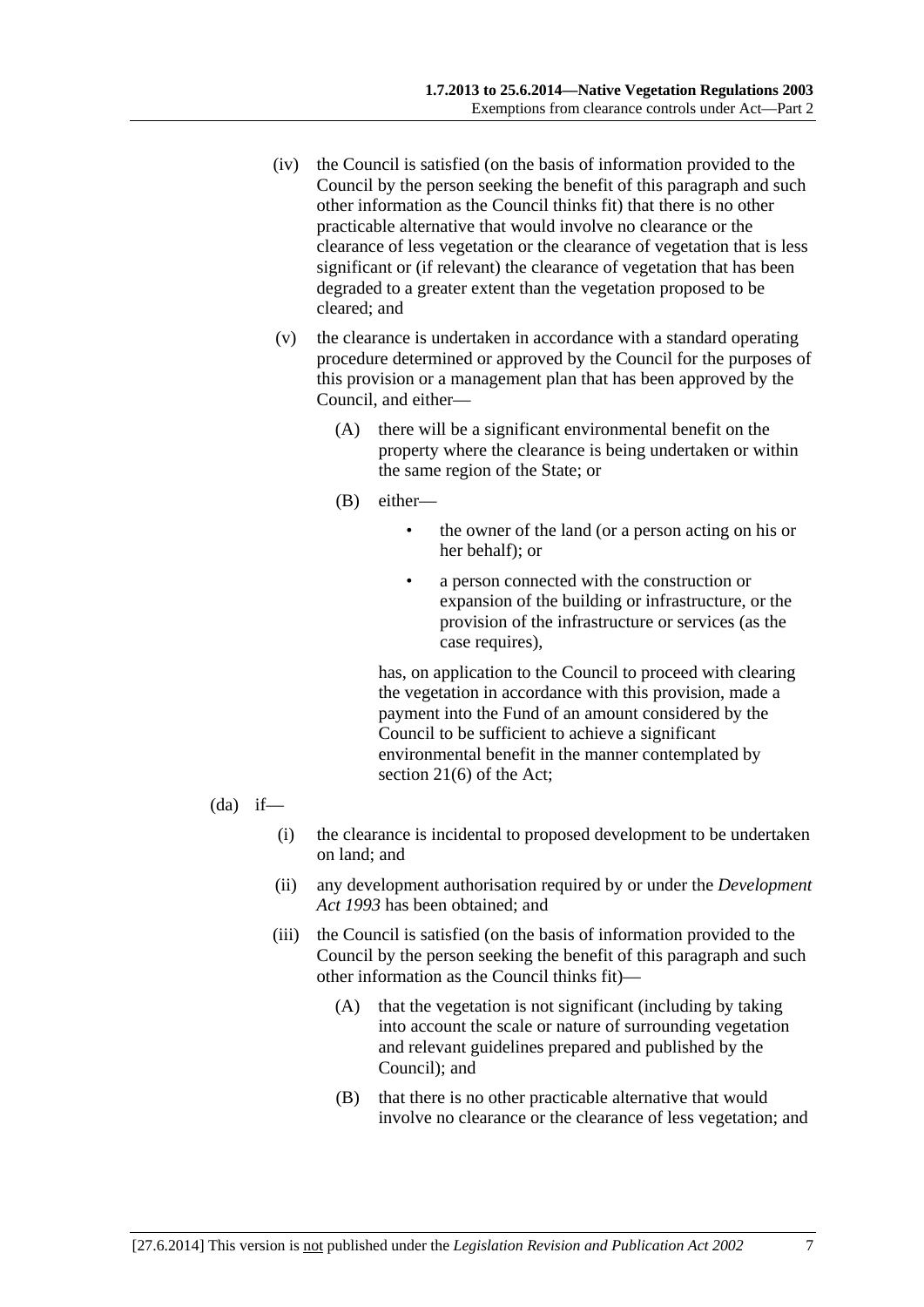- (iv) the clearance is undertaken in accordance with a management plan that has been approved by the Council that results in a significant environmental benefit on the property where the relevant development is to be undertaken, or the owner of the land (or a person acting on his or her behalf) has, on application to the Council to proceed with clearing the vegetation in accordance with this provision, made a payment into the Fund of an amount considered by the Council to be sufficient to achieve a significant environmental benefit in the manner contemplated by section 21(6) of the Act;
- $(e)$  if—
	- (i) the clearance is incidental to the repair or maintenance work of the Crown; and
	- (ii) the person undertaking the clearance—
		- (A) has given at least 10 business days notice in writing outlining the proposed clearance to a person who has the care, control or management of the land before commencing the clearance (unless the land is under the care, control or management of the Crown); or
		- (B) is acting in accordance with a standard operating procedure determined or approved by the Council for the purposes of this provision; or
		- (C) is acting in a situation of urgency that requires action without delay; and
	- (iii) the person undertaking the clearance complies with any guidelines relating to the protection of native vegetation from the spread of plant diseases or noxious weeds, or from unnecessary damage during the performance of any work, prepared by the Council in accordance with section 25 of the Act,

(and the operation of this paragraph extends to vegetation on land that is subject to a heritage agreement);

- $(f)$  if
	- $(i)$
- (A) the clearance is being undertaken as part of the duty of an electricity entity under Part 5 of the *Electricity Act 1996*; or
- (B) the clearance is incidental to any repair or maintenance work of an electricity entity within the meaning of the *Electricity Act 1996*; and
- (ii) the person undertaking the clearance—
	- (A) is acting in accordance with the principles of vegetation clearance under the *Electricity Act 1996*; or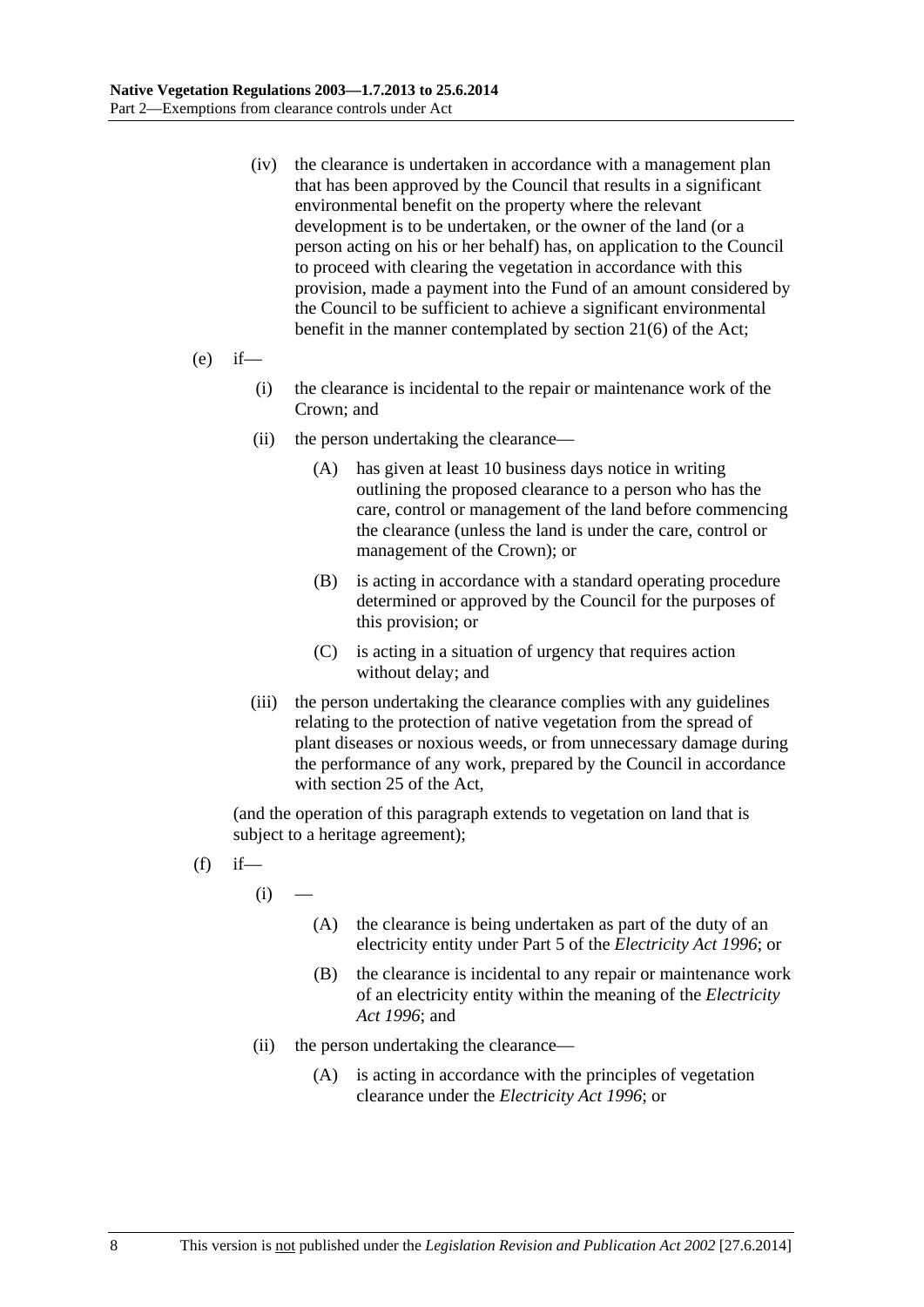- (B) has given at least 10 business days notice in writing outlining the proposed clearance to a person who has the care, control or management of the land before commencing the clearance (unless the land is under the care, control or management of the electricity entity); or
- (C) is acting in accordance with a standard operating procedure determined or approved by the Council for the purposes of this provision; or
- (D) is acting in a situation of urgency that requires action without delay; and
- (iii) the person undertaking the clearance complies with any guidelines relating to the protection of native vegetation from the spread of plant diseases or noxious weeds, or from unnecessary damage during the performance of any work, prepared by the Council in accordance with section 25 of the Act,

(and the operation of this paragraph extends to vegetation on land that is subject to a heritage agreement);

- $(g)$  if—
	- (i) the clearance is incidental to the repair or maintenance of any infrastructure; and
	- (ii) the person undertaking the clearance—
		- (A) has given at least 10 business days notice in writing outlining the proposed clearance to a person who has the care, control or management of the land before commencing the clearance (unless the land is under the care, control or management of the person who is responsible for the infrastructure); or
		- (B) in acting in accordance with a standard operating procedure determined or approved by the Council for the purposes of this provision; or
		- (C) is acting in a situation of urgency that requires action without delay; and
	- (iii) the person undertaking the clearance complies with any guidelines relating to the protection of native vegetation from the spread of plant diseases or noxious weeds, or from unnecessary damage during the performance of any work, prepared by the Council in accordance with section 25 of the Act,

(and the operation of this paragraph extends to vegetation on land that is subject to a heritage agreement);

- $(h)$  if—
	- (i) the clearance is incidental to work being undertaken by or on behalf of the Commissioner of Highways; and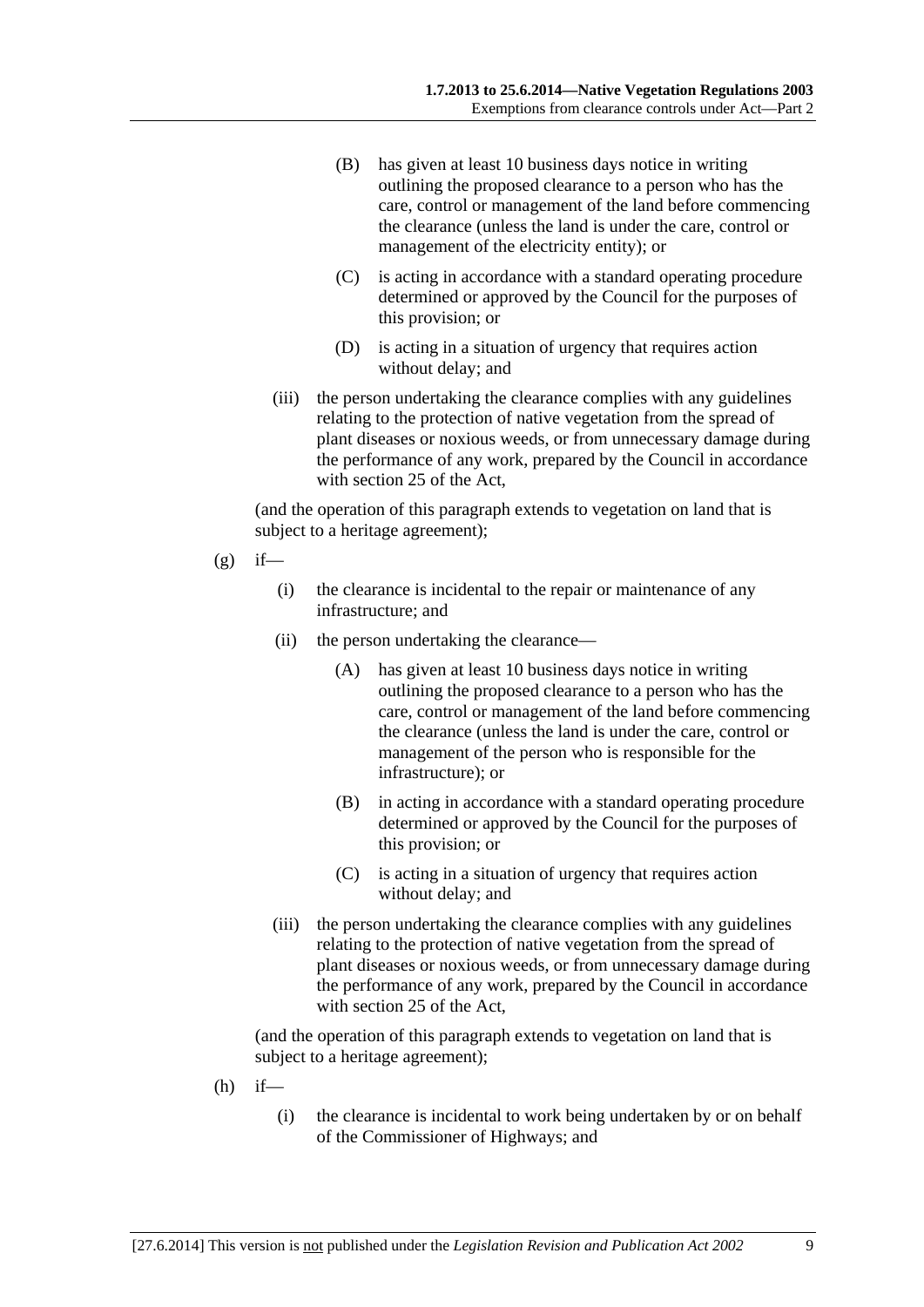- (ii) except where the clearance is incidental to repair or maintenance work, there is no other practicable alternative that would involve no clearance or the clearance of less vegetation or the clearance of vegetation that is less significant or (if relevant) the clearance of vegetation that has been degraded to a greater extent than the vegetation proposed to be cleared; and
- (iii) either—
	- (A) the clearance is undertaken in accordance with a standard operating procedure determined or approved by the Council for the purposes of this provision or a management plan that has been approved by the Council, and either there will be a significant environmental benefit at the site of the relevant work or within the same region of the State, or the Commissioner of Highways or another person undertaking the work has, on application to the Council to proceed with clearing the vegetation in accordance with this provision, made a payment into the Fund of an amount considered by the Council to be sufficient to achieve a significant environmental benefit in the manner contemplated by section 21(6) of the Act; or
	- (B) the clearance is incidental to repair or maintenance work and the person undertaking the clearance
		- has given at least 10 business days notice in writing outlining the proposed clearance to a person who has the care, control or management of the land before commencing the clearance (unless the land is under the care, control or management of the Commissioner of Highways); or
		- is acting in accordance with a standard operating procedure determined or approved by the Council for the purposes of this provision; or
		- is acting in a situation of urgency that requires action without delay; and
- (iv) the person undertaking the clearance complies with any guidelines relating to the protection of native vegetation from the spread of plant diseases or noxious weeds, or from unnecessary damage during the performance of any work, prepared by the Council in accordance with section 25 of the Act;
- (i) if the clearance is incidental to the repair or maintenance of an existing dam;
- $(i)$  if—
	- (i) the clearance is incidental to the lawful construction of a new dam that will cover—
		- (A) in areas designated by the Council, by notice in the Gazette, for the purposes of this provision—less than 500 square metres in surface area when full;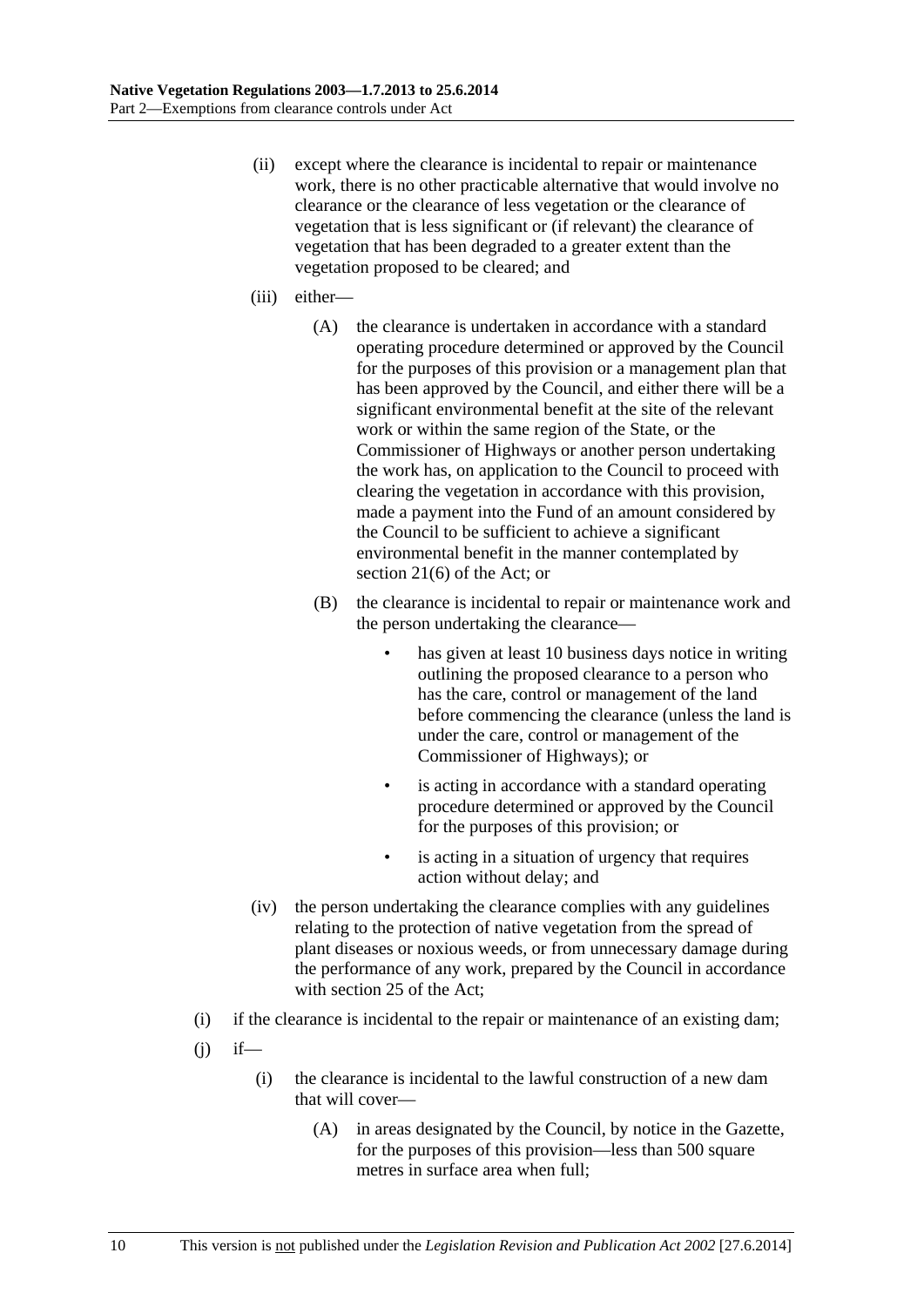- (B) in other areas of the State—less than 200 square metres in surface area when full; and
- (ii) the vegetation to be cleared comprises trees with a stem diameter at the lowest point on the stem above ground level of 150 millimetres or more; and
- (iii) the land on which the vegetation is situated has been cleared of all other native vegetation and has been maintained during the immediately preceding 5 years for cultivation or pasture; and
- (iv) the vegetation is not of a class specified in Schedule 1; and
- (v) in the case of a dam within the ambit of subparagraph  $(i)(A)$  that will cover 200 square metres or more in surface area when full—the Council is satisfied (on the basis of information provided to the Council by the person seeking the benefit of this paragraph and such other information as the Council thinks fit) that, after taking into account the need to preserve biological diversity and taking into account the needs of the owner of the land, the site of the dam is the most suitable that is available;
- $(ia)$  if—
	- (i) the clearance is incidental to the lawful construction or expansion of a dam on pastoral land (as defined in section 3(1) of the Act); and
	- (ii) the vegetation is not of a class specified in Schedule 1; and
	- (iii) the Council is satisfied (on the basis of information provided to the Council by the person seeking the benefit of this paragraph and such other information as the Council thinks fit) that, after taking into account the need to preserve biological diversity and taking into account the needs of the owner of the land, the site for the dam is the most suitable that is available; and
	- (iv) the Council is satisfied (on the basis of information provided to the Council by the person seeking the benefit of this paragraph and such other information as the Council thinks fit) that there is no other practicable alternative that would involve no clearance or the clearance of less vegetation or the clearance of vegetation that is less significant or (if relevant) the clearance of vegetation that has been degraded to a greater extent than the vegetation proposed to be cleared; and
	- (v) the clearance is undertaken in accordance with a management plan that has been approved by the Council and that results in a significant environmental benefit on the relevant property, or the owner of the land (or a person acting on his or her behalf) has, on application to the Council to proceed with clearing the vegetation in accordance with this provision, made a payment into the Fund of an amount considered by the Council to be sufficient to achieve a significant environmental benefit in the manner contemplated by section 21(6) of the Act;
- (k) if the vegetation is growing or situated—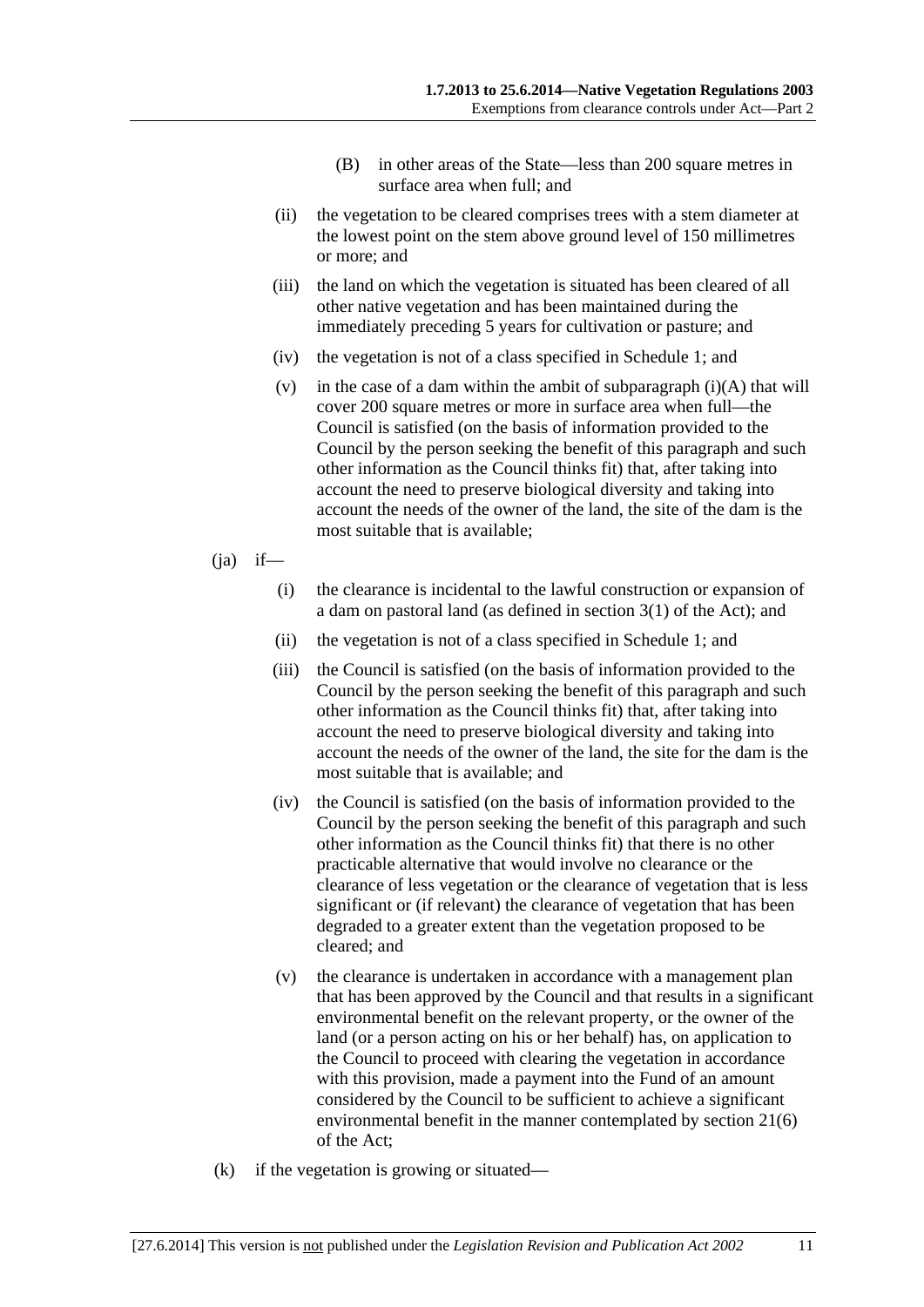- (i) not more than 20 metres from a prescribed building; or
- (ii) not more than 5 metres from a prescribed structure;

**Note—** 

The clearance of native vegetation under this paragraph is limited by regulation 6(1).

- (l) if—
	- (i) a plant comprising native vegetation exceeds 2 metres in height; and
	- (ii) there is a danger that the plant will fall over or a limb or some other part of the plant will fall from it because of disease, wind damage or any other cause; and
	- (iii) there is a real risk of personal injury or damage to property if that occurs; and
	- (iv) it is not reasonably practicable to avoid the risk by avoiding the vicinity in which the plant is growing or is situated; and
	- (v) the state of the plant has been assessed by a person with expertise in the area of plant health, or by any other person acting in an emergency situation or in any other situation that gives rise to an immediate risk of personal injury or damage to property; and
	- (vi) the clearance is confined to removing the limb or other part of the plant causing the danger and only extends to destroying the plant if that is necessary to remove the existing danger,

(and the operation of this paragraph extends to vegetation on land that is subject to a heritage agreement);

- $(la)$  if—
	- (i) the clearance involves the limb of a plant that is overhanging a building; and
	- (ii) the clearance is confined to removing the limb (or a part of the limb to any point up to the trunk of the plant),

(and the operation of this paragraph extends to vegetation on land that is subject to a heritage agreement);

- (lb) if—
	- (a) the clearance of the vegetation is necessary to protect public safety; and
	- (b) the clearance is undertaken in accordance with a written approval of a person or body authorised by the Minister, by notice in the Gazette, for the purpose of this paragraph,

(and the operation of this paragraph extends to vegetation on land that is subject to a heritage agreement);

 (p) by the State Co-ordinator or an authorised officer acting under section 15 of the *State Disaster Act 1980* (and the operation of this paragraph extends to vegetation on land that is subject to a heritage agreement);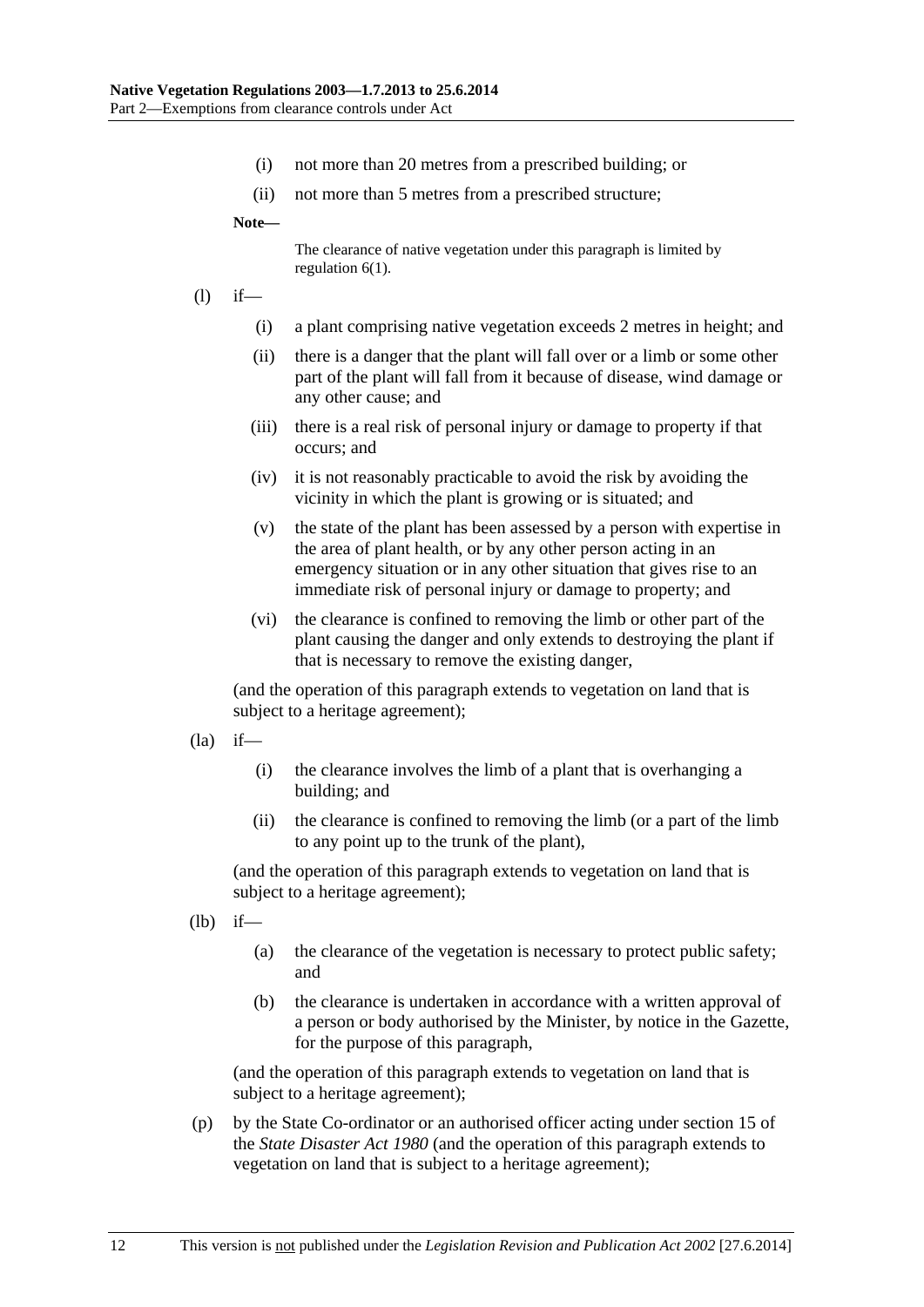- $(q)$  if—
	- (i) the clearance is solely for the purpose of providing firewood for use by the owner of the land on which the vegetation was growing or was situated for the purpose of domestic heating or cooking; and
	- (ii) the quantity of firewood provided by the clearance when aggregated with the quantity of firewood (if any) previously provided by clearance under this paragraph (or a previous corresponding paragraph) and not yet burnt does not exceed 6 cubic metres when calculated over the immediately preceding period of 2 years; and
	- (iii) the vegetation has a stem diameter at 300 millimetres from the base of the plant of 200 millimetres or less; and
	- (iv) in the case of living vegetation—the clearance does not kill the vegetation, does not prevent regrowth, and is undertaken at least 300 millimetres above the base of the plant; and
	- (v) either—
		- (A) the vegetation is not of a class specified in Schedule 1; or
		- (B) the clearance complies with guidelines prepared by the Council for the purposes of this provision;
- $(r)$  if—
	- (i) the clearance is solely for the purpose of—
		- (A) providing fence posts for the construction of permanent fencing on the land on which the vegetation was growing or was situated (or on other land owned by the owner of the land on which the vegetation was growing or was situated) for the purpose of controlling access by people or the movement of animals and is consistent with practices undertaken on the land over the immediately preceding period of 25 years; or
		- (B) repairing an existing fence on the land on which the vegetation was growing or was situated (or on the other land owned by the owner of the land on which the vegetation was growing or was situated) for the purpose of controlling access by people or the movement of animals; and
	- (ii) the quantity of fence posts provided by the clearance when aggregated with the quantity of fence posts (if any) previously provided by clearance under this paragraph (or a previous corresponding paragraph) and not yet used does not exceed the quantity required by the plans the owner has when the clearance occurs for the construction of fencing on his or her land in the period of 2 years from the time of clearance; and
	- (iii) the vegetation has a stem diameter at 300 millimetres from the base of the plant of 200 millimetres or less; and
	- (iv) in the case of living vegetation—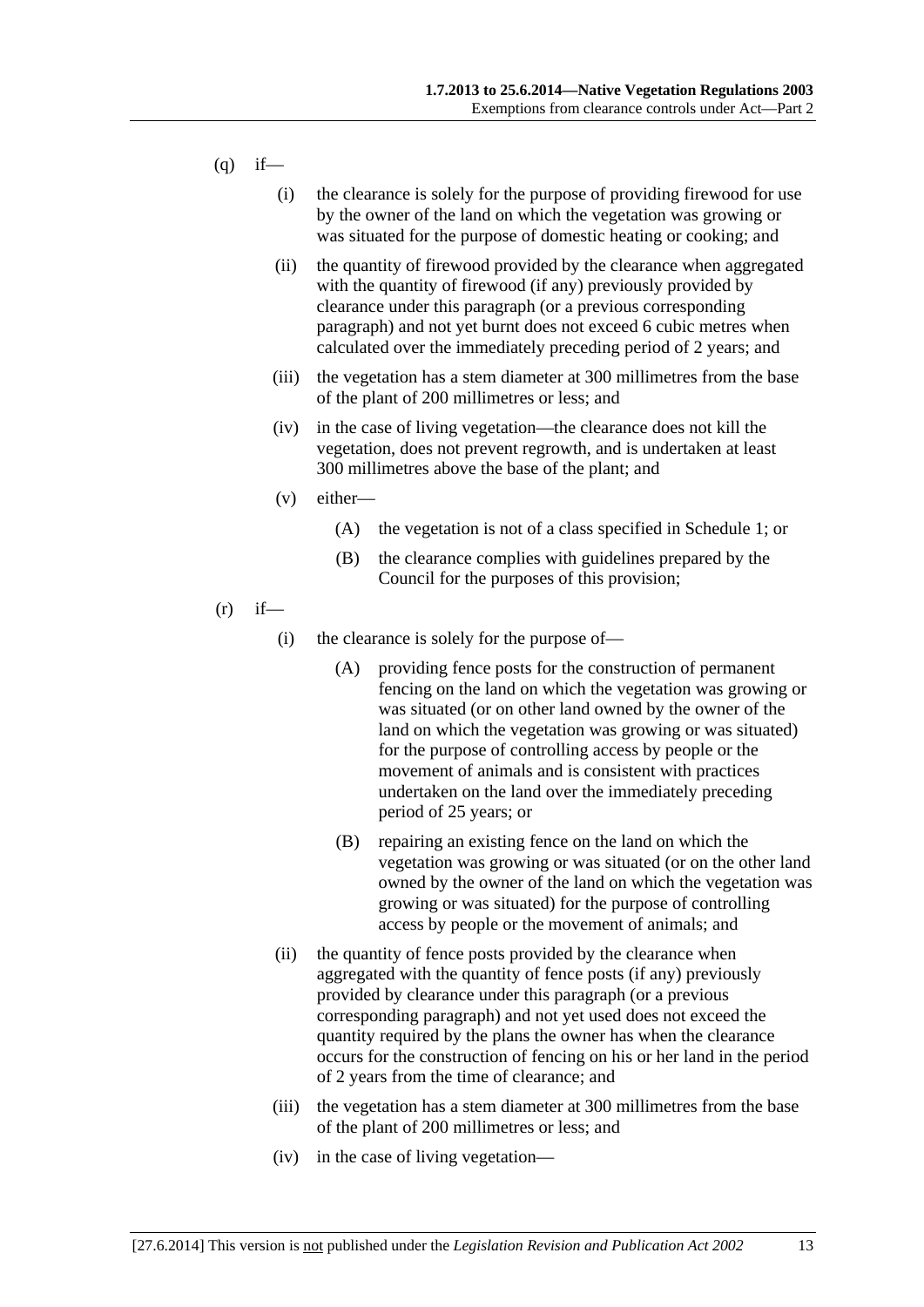- (A) the vegetation was growing on land subject to a pastoral lease under the *Pastoral Land Management and Conservation Act 1989* the terms of which explicitly provide that vegetation on the land may be cleared for the sole purpose of providing fence posts; or
- (B) the clearance does not kill the vegetation, does not prevent regrowth and is undertaken at least 300 millimetres above the base of the plant; and
- (v) the clearance has been undertaken in accordance with a management plan that has been approved by the Council; and
- (vi) either—
	- (A) the vegetation is not of a class specified in Schedule 1; or
	- (B) the clearance complies with guidelines prepared by the Council for the purposes of this provision;
- (s) if the clearance is for the purpose of providing a strip of cleared land of not more than 5 metres in width on either side or both sides of an existing fence or of a fence in the course of construction to provide access for the purpose of maintaining or establishing the fence and—
	- (i) the fence is reasonably required to control access by people or the movement of animals; and
	- (ii) the clearance is required to give reasonable access to the fence and is limited to the extent reasonably required to achieve that access; and
	- (iii) there is no other practicable alternative (including, in the case of a new fence, to the position of the fence) that would involve no clearance or the clearance of less vegetation or the clearance of vegetation that is less significant or (if relevant) the clearance of vegetation that has been degraded to a greater extent than the vegetation proposed to be cleared,

(and the operation of this paragraph extends to vegetation on land that is subject to a heritage agreement but does not apply to vegetation on a road reserve);

- (t) if the clearance is for the purpose of establishing or maintaining an existing track that is not more than 5 metres in width for use by vehicles having at least 4 wheels and—
	- (i) the track is reasonably required to provide access; and
	- (ii) the clearance is limited to the extent reasonably required to achieve the relevant purpose; and
	- (iii) there is no other practicable alternative (including, in the case of a new track, to the position of the track) that would involve no clearance or the clearance of less vegetation or the clearance of vegetation that is less significant or (if relevant) the clearance of vegetation that has been degraded to a greater extent than the vegetation proposed to be cleared,

(but this paragraph does not apply to vegetation on a road reserve);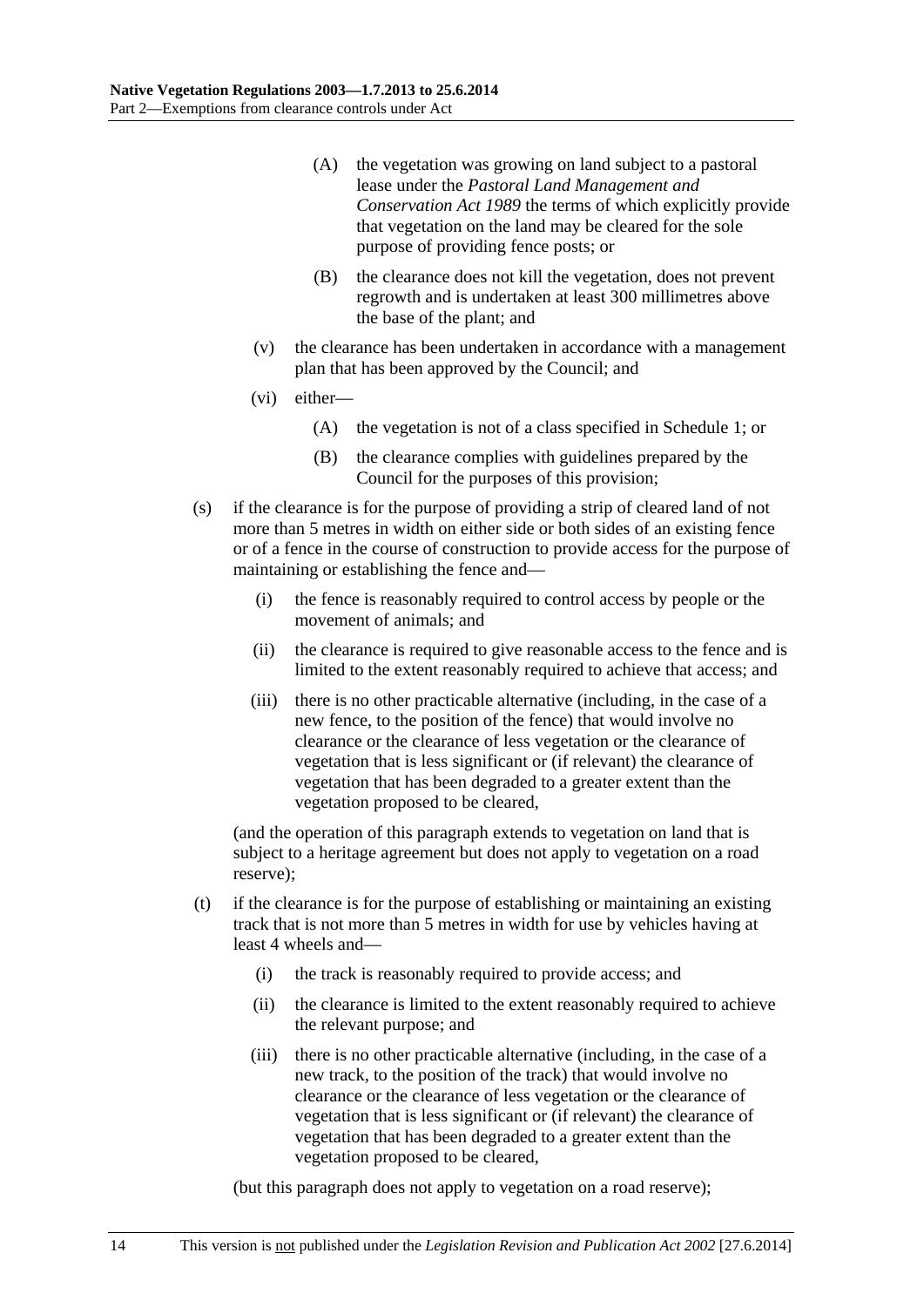- (u) if the clearance is for the purpose of establishing or maintaining a walking track that is not more than 1 metre in width and—
	- (i) the track is used, or is genuinely expected to be used, by pedestrians; and
	- (ii) there is no other practicable alternative (including, in the case of a new track, to the position of the track) that would involve no clearance or the clearance of less vegetation or the clearance of vegetation that is less significant or (if relevant) the clearance of vegetation that has been degraded to a greater extent than the vegetation proposed to be cleared; and
	- (iii) the person undertaking the clearance complies with any guidelines determined or approved by the Council for the purposes of this provision,

(but this paragraph does not apply to vegetation on a road reserve);

- (y) by, or on behalf of, a local council if—
	- (i) the vegetation is growing on a road reserve in the area of the council; and
	- (ii) the person undertaking the clearance complies with a management plan relating to the clearance prepared by the local council and approved by the Council or, if no such plan has been prepared and approved, with any guidelines prepared by the Council in accordance with section 25 of the Act relating to the clearance;
- (zb) if the clearance comprises the taking of—
	- (i) a specimen; or
	- (ii) a cutting for propagation; or
	- (iii) such part of a plant as is required in order to obtain the seeds of the plant,

and does not cause substantial damage to the plant;

- $(zc)$  if—
	- (i) the clearance is incidental to exploratory operations authorised under the *Mining Act 1971* or the *Petroleum Act 2000*; and
	- (ii) the clearance is undertaken in accordance with accepted industry environmental management practices for facilitating the regrowth of native vegetation, recognised by the Council for the purposes of this subparagraph; and
	- (iii) there is no other practicable alternative that would involve no clearance or the clearance of less vegetation or the clearance of vegetation that is less significant or (if relevant) the clearance of vegetation that has been degraded to a greater extent than the vegetation proposed to be cleared,

(and the operation of this paragraph extends to vegetation on land that is subject to a heritage agreement);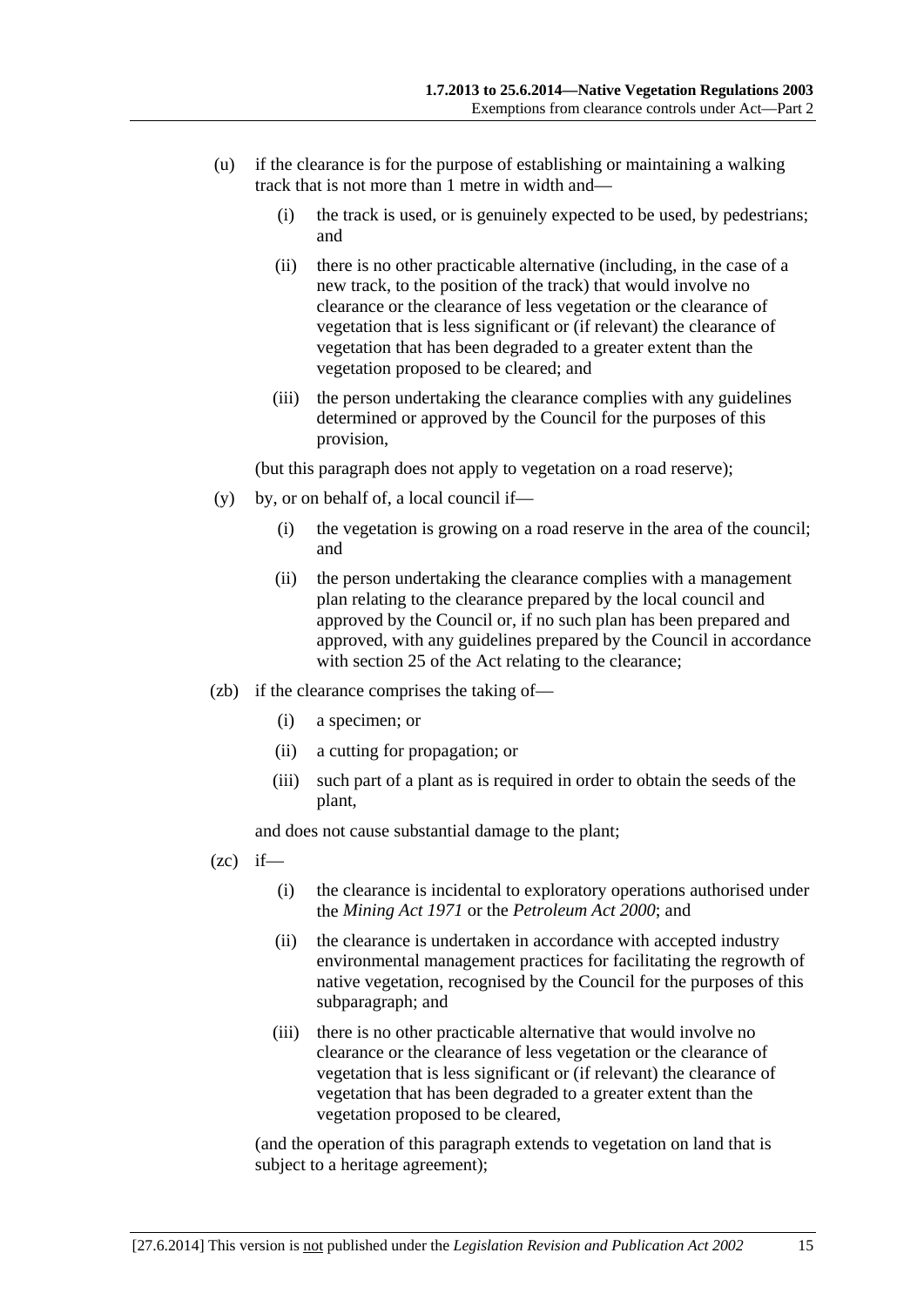$(zd)$  if—

- (i) the clearance is incidental to operations authorised under a Mining Act; and
- $(ii)$ 
	- (A) in the case of operations authorised under a Mining Act (other than the *Petroleum Act 2000*), the clearance is undertaken in accordance with a management plan under that Act and the Council has signified that, as a result of work undertaken in accordance with that plan, there will be a significant environmental benefit on the site of the operations or within the same region of the State, or the person undertaking the operations has, on application to the Council to proceed with clearing the vegetation in accordance with this provision, made a payment into the Fund of an amount considered by the Council to be sufficient to achieve a significant environmental benefit in the manner contemplated by section 21(6) of the Act; and
	- (B) in the case of operations authorised under the *Petroleum Act 2000*, the clearance is undertaken in accordance with a statement of environmental objectives under that Act and the Council has signified that, as a result of work undertaken in accordance with that statement, there will be a significant environmental benefit at the site of the operations or within the same region of the State, or the person undertaking the operations has, on application to the Council to proceed with clearing the vegetation in accordance with this provision, made a payment into the Fund of an amount considered by the Council to be sufficient to achieve a significant environmental benefit in the manner contemplated by section 21(6) of the Act,

(and the operation of this paragraph extends to vegetation on land that is subject to a heritage agreement);

(zda) if—

- (i) the clearance is incidental to operations authorised before 25 August 2003 under a Mining Act; and
- (ii) the clearance—
	- (A) is clearance that is envisaged or authorised by or under a program or approval under the relevant Act; or
	- (B) is clearance that would reasonably be expected to have been required under the authorisation under the relevant Act taking into account the circumstances that existed immediately before 25 August 2003;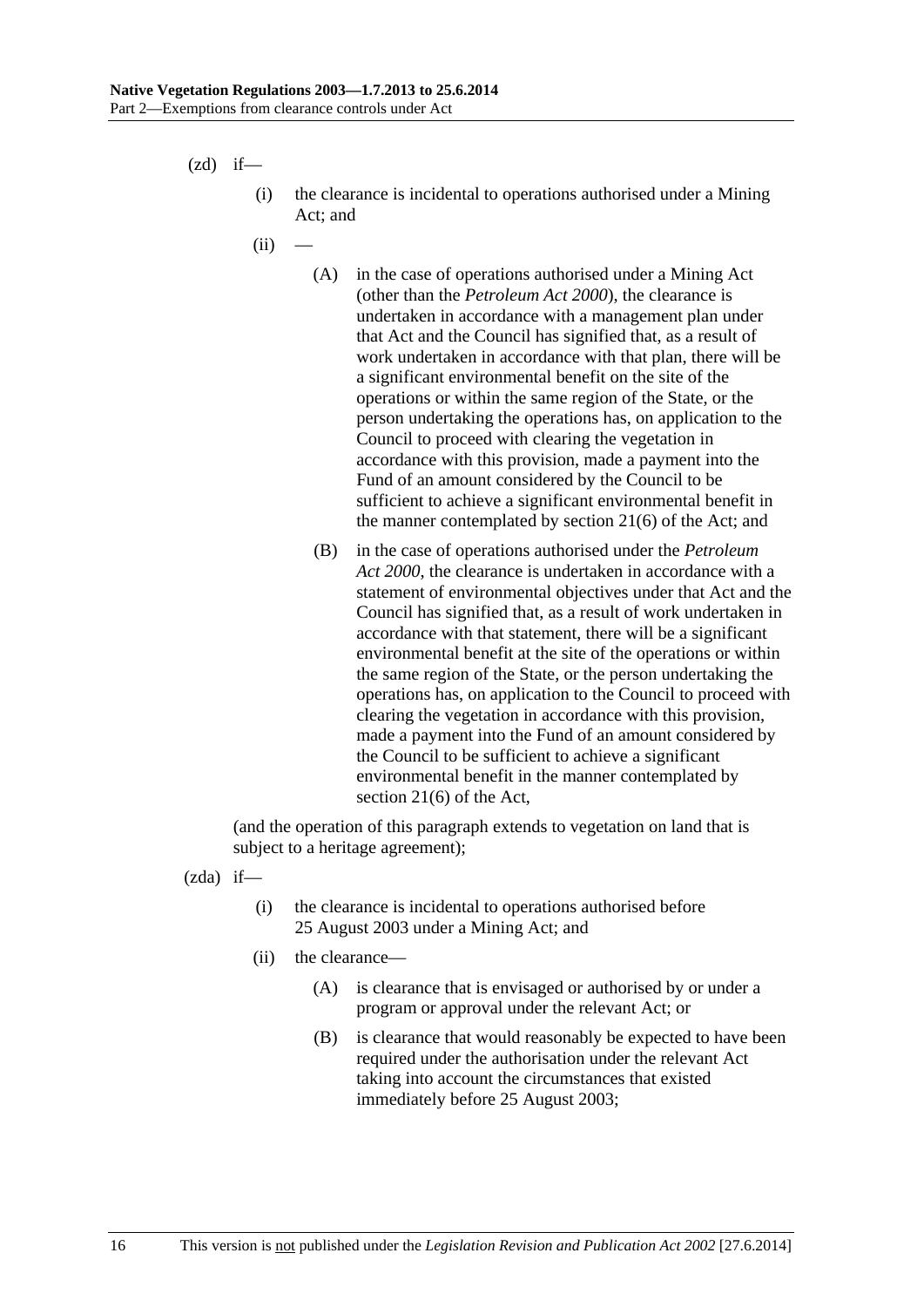- (ze) if the clearance is incidental to mining operations at a private mine at which mining operations have not been discontinued for a period exceeding 12 months at any time after 21 November 1984 (and the operation of this paragraph extends to vegetation on land that is subject to a heritage agreement);
- $(zf)$  if—
	- (i) the land on which the vegetation is situated has been used for cultivation, pasture or forestry within 5 years immediately before the proposed clearance occurs; and
	- (ii) the clearance is necessary to maintain the land so that it can continue to be used for cultivation, pasture or forestry to the extent to which it had been used for that purpose within the immediately preceding 5 years; and
	- (iii) the vegetation to be cleared consists only of plants or parts of plants that have grown or have regrown in the immediately preceding 5 years; and
	- (iv) either—
		- (A) the vegetation has a stem diameter at the lowest point on the stem above ground level of 150 millimetres or less; or
		- (B) the vegetation is of the genus *Xanthorrhoea*;
- $(zfa)$  if—
	- (i) the vegetation to be cleared consists of plants that have regrown over a period of time after previous clearance undertaken in accordance with the provisions of the Act or these regulations; and
	- (ii) the land on which the vegetation is situated has been consistently used for agricultural purposes as part of a commercial enterprise since the land was lawfully cleared; and
	- (iii) the clearance is undertaken in accordance with a management plan that has been approved by the Council;

 $(zfb)$  if—

- (i) the Council is satisfied (on the basis of information provided to the Council by the person seeking the benefit of this paragraph and such other information as the Council thinks fit)—
	- (A) that the vegetation to be cleared is situated on land that has been the subject of regional land degradation processes over a period of time and consists of plants that have grown on the land due to those processes; and
	- (B) that the land on which the vegetation is situated is being used, or has previously been used, for agricultural purposes but that use has been reduced or discontinued (as the case may be) due to the degradation; and
	- (C) that the clearance is being undertaken so as to enable the land to be used for agricultural purposes; and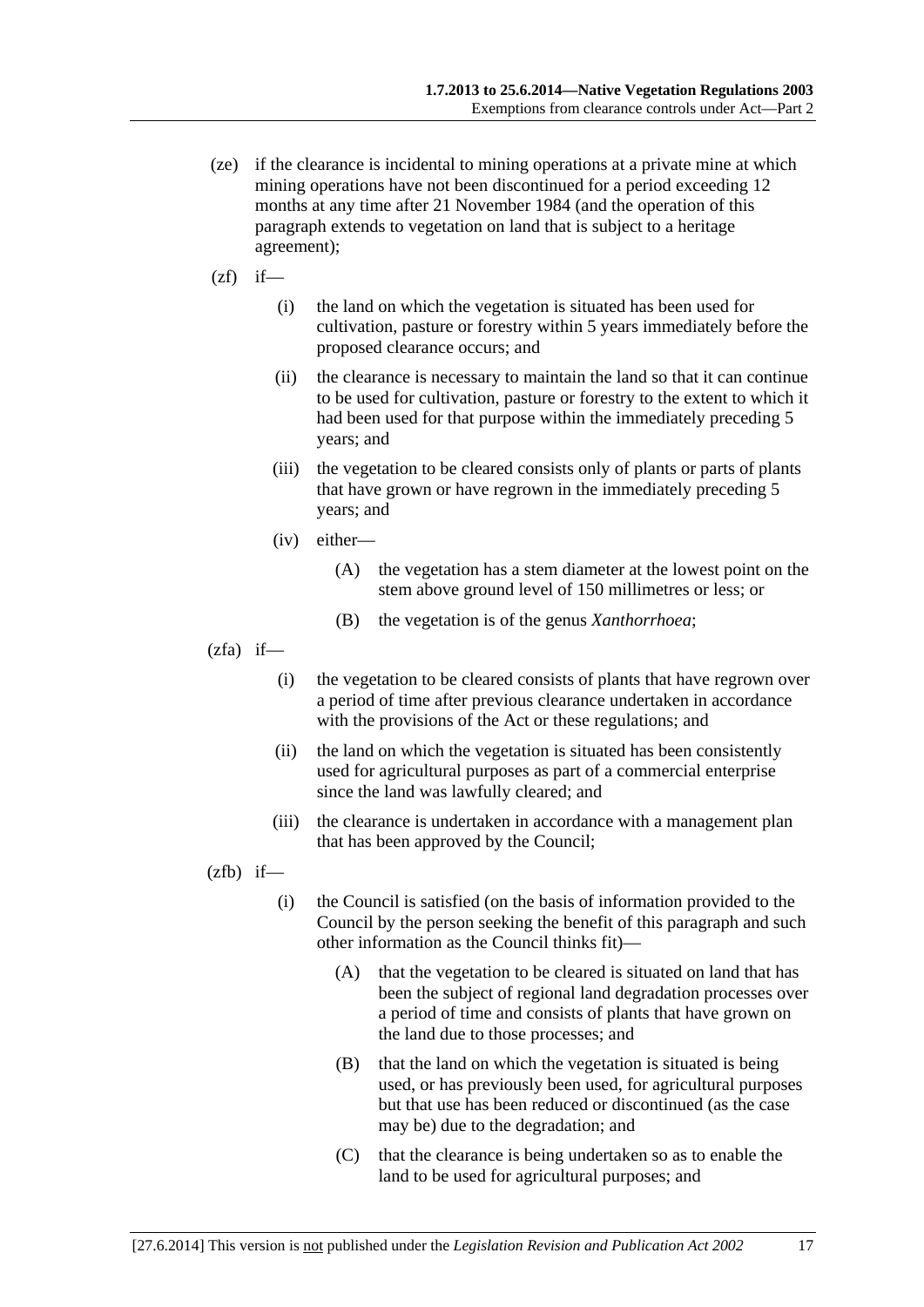- (ii) the clearance is undertaken in accordance with a management plan that has been approved by the Council;
- $(2g)$  if—
	- (i) the native vegetation to be cleared comprises plants that are used, or are to be used, for grazing by domestic animals; and
	- (ii) the purpose of the clearance is to maintain the value of the native vegetation for the purpose of pasture; and
	- (iii) the clearance is in accordance with practices used during the previous 10 years on the land on which the vegetation is growing for the purpose of maintaining pasture; and
	- (iv) the clearance is undertaken in accordance with a management plan that has been prepared by, or on behalf of, the owner of the land on which the vegetation is growing or by the soil conservation board for the soil conservation district in which the land is situated and has been approved by the Council;
- (zh) by grazing domestic stock on land in a manner and at a rate that will not cause permanent degradation of the native vegetation on the land but only if—
	- (i) the manner and rate of grazing is consistent with the manner in which, and the rate at which, the land has been grazed by domestic stock of the same species during the previous 10 years; or
	- $(ii)$
- (A) the owner of the land has prepared a management plan that applies to grazing of vegetation on the land by the relevant species of animal; and
- (B) the owner of the land has satisfied the Council that the management plan complies with guidelines that have been prepared by the Council in accordance with section 25 of the Act; and
- (C) the Council has given its approval to the management plan and, where the land on which the vegetation is growing is pastoral land, the Pastoral Board has also given its approval to the management plan; and
- (D) the grazing occurs in accordance with the management plan;
- (zi) if the purposes of the clearance is to preserve or enhance ecological processes and—
	- $(i)$ 
		- (A) the owner of the land has prepared a management plan that provides for monitoring the effects of the clearance; and
		- (B) the owner of the land has satisfied the Council that the management plan complies with guidelines that have been prepared by the Council in accordance with section 25 of the Act; and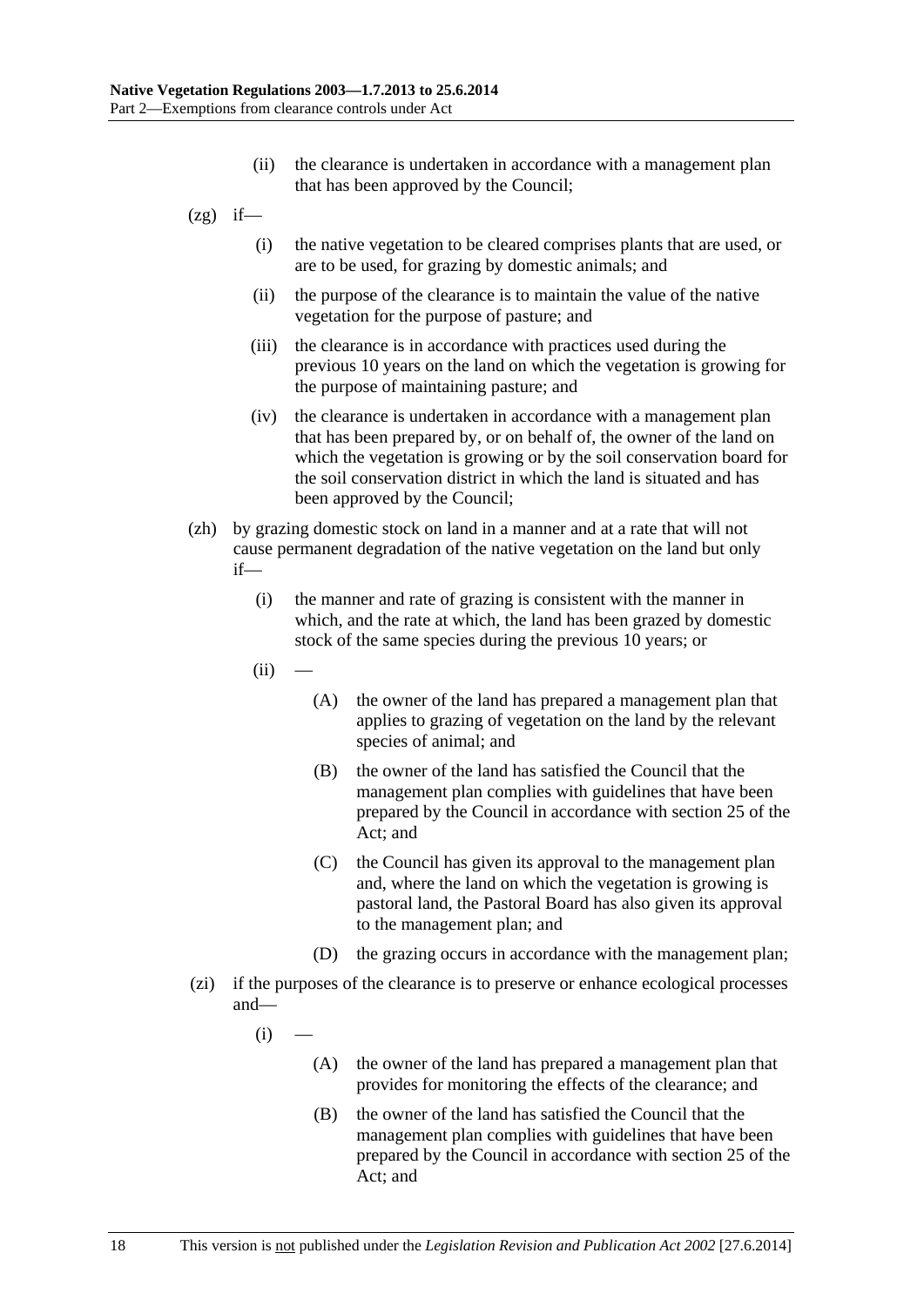- (C) the Council has given its approval to the management plan; and
- (D) the clearance is undertaken in accordance with the management plan; or
- (ii) the clearance is undertaken in accordance with guidelines that apply to the clearance that have been prepared by the Council in accordance with section 25 of the Act,

(and the operation of this paragraph extends to vegetation on land that is subject to a heritage agreement);

- (zj) if the vegetation is causing land management problems because it is detrimentally affecting other native vegetation, or is growing on land previously cleared of native vegetation, and—
	- $(i)$
- (A) the owner of the land has prepared a management plan relating to the proposed clearance; and
- (B) the owner of the land has satisfied the Council that the management plan complies with guidelines that have been prepared by the Council in accordance with section 25 of the Act; and
- (C) the Council has given its approval to the management plan; and
- (D) the clearance is undertaken in accordance with the management plan; or
- (ii) the clearance is undertaken in accordance with guidelines that have been prepared by the Council in accordance with section 25 of the Act;
- $(zk)$  if—
	- (i) it is not reasonably practicable to comply with an obligation under the *Natural Resources Management Act 2004* to destroy or control animals or plants without at the same time destroying, damaging or otherwise clearing native vegetation; and
	- (ii) the person undertaking the clearance complies with guidelines relating to the clearance prepared by the Council in accordance with section 25 of the Act,

(and the operation of this paragraph extends to vegetation on land that is subject to a heritage agreement but does not apply to vegetation on a road reserve);

- $(zl)$  if—
	- (i) the land on which the vegetation is situated is in the County of Cardwell or within the hundreds of Stirling, Willalooka, Duffield, Landseer, Peacock, Marcollat, Minecrow, Woolumbool, Townsend, Lochaber, Murrabinna, Spence or Joyce; and
	- (ii) the clearance is to provide cleared land—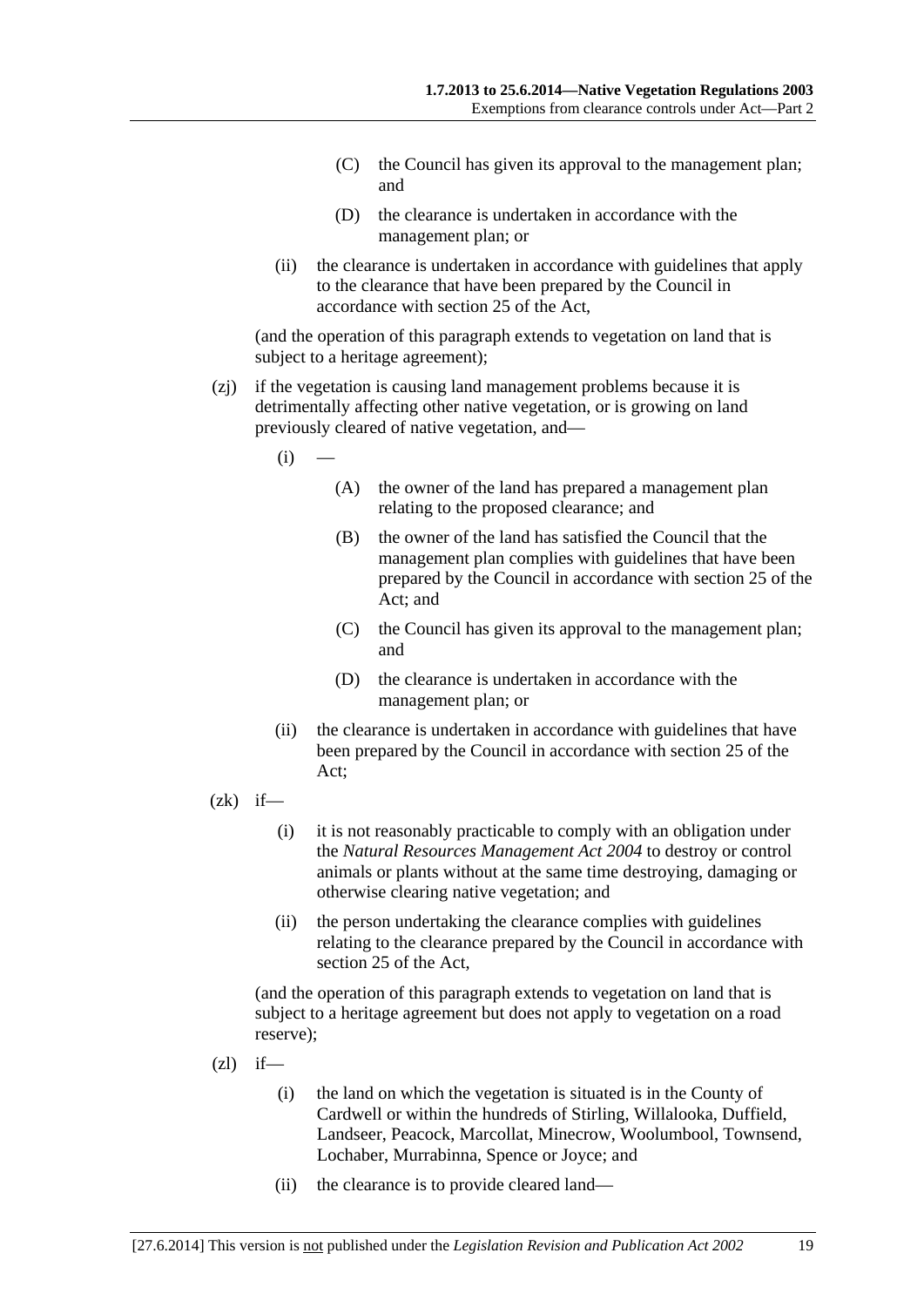- (A) for the purposes of the construction or maintenance of water management works within the meaning of the *South Eastern Water Conservation and Drainage Act 1992* by, or on behalf of, the South Eastern Water Conservation and Drainage Board pursuant to section 34 of that Act; or
- (B) for the purposes of the implementation of the Project under the *Upper South East Dryland Salinity and Flood Management Act 2002* by, or on behalf of, the relevant Minister under that Act; and
- (iii) the Board, the relevant Minister or a person acting on behalf of the Board or that Minister has prepared a management plan in relation to the clearance of the vegetation and the Native Vegetation Council has given its approval to the plan; and
- (iv) the clearance is undertaken in accordance with the management plan;

 $(zm)$  if—

- (i) the land on which the vegetation is situated is in the County of Flinders or Robinson; and
- (ii) the clearance is necessary to preserve or augment an underground water supply of a city or town; and
- (iii) the clearance has been requested by the local council; and
- (iv) the owner of the land or the person who has the care, control and management of the land has prepared a management plan in relation to the clearance of the vegetation and the Native Vegetation Council has given its approval to the plan; and
- (v) the clearance is undertaken in accordance with the management plan.
- (1a) For the purposes of subregulation (1)(d), **infrastructure** includes, unless the contrary intention appears—
	- (a) flood mitigation works;
	- (b) an airstrip;
	- (c) a shipping channel.
- (1b) For the purposes of subregulation (1)(da), the Council must ensure that guidelines are prepared in accordance with the procedures that apply to guidelines under section 25 of the Act.
- (2) A notice authorising a person for the purposes of subregulation (1)(lb) may be of general application or vary in its application according to prescribed factors.
- (3) The Minister may, by subsequent notice in the Gazette, vary or revoke a notice under subregulation (1)(lb).
- (7) The Council may, by notice in the Gazette, declare that subparagraph (ii) of paragraph (v) of subregulation (1) applies in relation to an area of a mallee scrub community identified in the notice and may, by subsequent notice in the Gazette, vary or revoke such a declaration.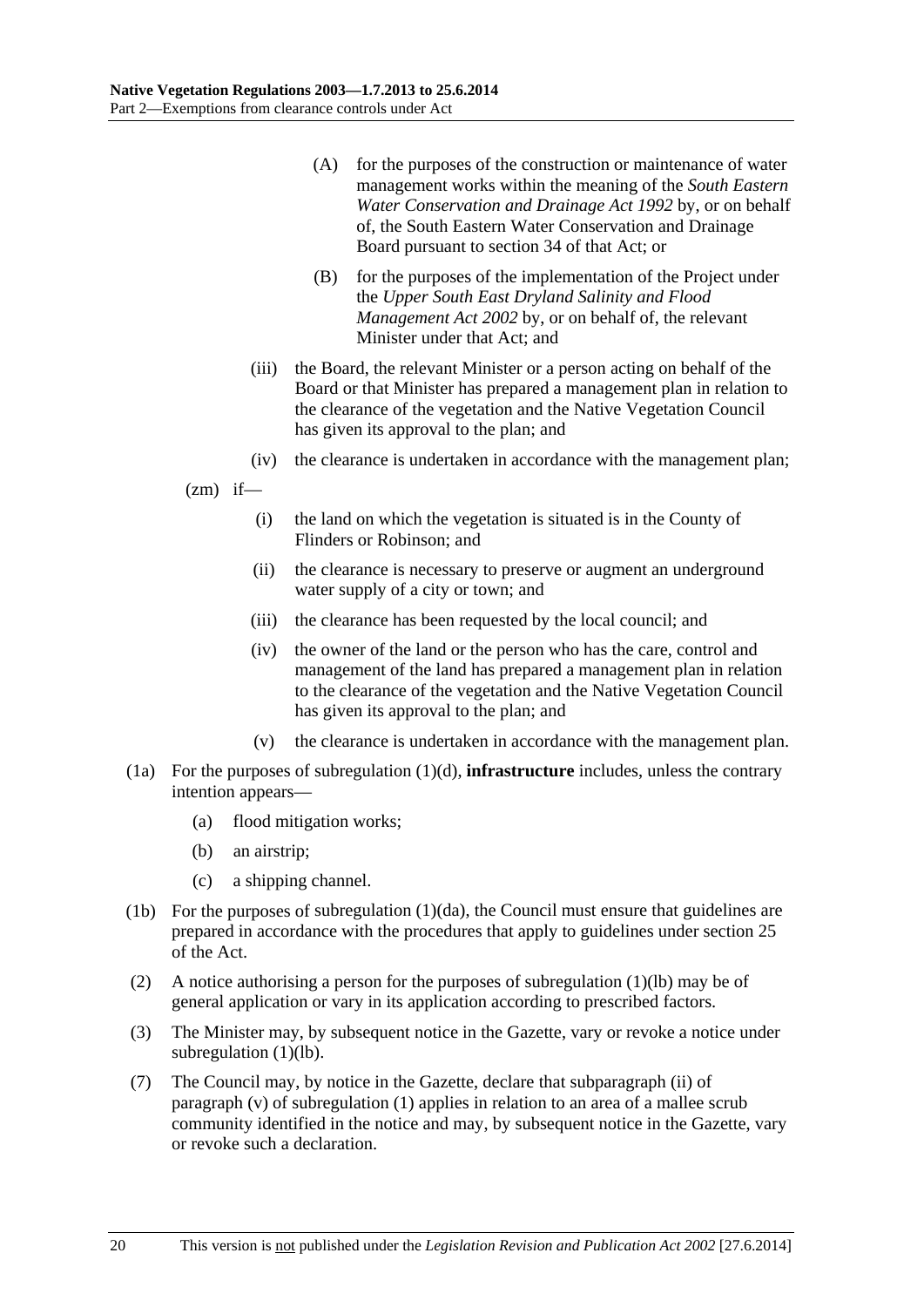- (7a) To avoid doubt, subregulation (1)(zc), (zd) and (zda) does not apply in relation to mining operations at a private mine.
- (8) A management plan under subregulation  $(1)(zfa)$  must make express provision for a review of the operation of the management plan to be conducted from time to time.
- (9) The Council must, in considering whether the requirements of subregulation  $(1)(zfb)(i)$  have been satisfied in a particular case, seek and consider the advice of the regional NRM board for the NRM region where the relevant land is situated.
- (10) The Council may, in determining whether there is a practicable alternative to a particular course of action under consideration under this regulation, take into account the cost of any alternative.
- (11) For the purposes of this regulation (and without limiting any other provision), the Council may—
	- (a) require a person seeking the benefit of this regulation for a particular purpose to provide to the Council such information as the Council may reasonably require to determine the matter;
	- (b) direct that any information to be provided to the Council be in a form determined by the Council (after consulting with any relevant person as the Council thinks fit);
	- (c) direct that a person comply with any other requirement determined by the Council (including a requirement as to the form or content of any plan or other document).
- (12) In this regulation—

*Building Code* has the same meaning as in the *Development Act 1993*;

*prescribed building* means—

- (a) a building within the meaning of the *Development Act 1993* (other than a Class 7A or 10B building under the *Building Code*) that is permanently fixed to land; and
- (b) a building of a kind contemplated by paragraph (a) that is in the course of construction if the foundations, a concrete slab or other footings have been completed; and
- (c) any other building or structure of a class declared by the Minister by notice in the Gazette to be included in the ambit of this definition,

but does not include any building or structure of a class declared by the Minister by notice in the Gazette to be excluded from the ambit of this definition;

#### *prescribed structure* means—

- (a) a structure that is permanently fixed to land and used for, or in relation to, 1 or more of the following purposes:
	- (i) primary production;
	- (ii) the housing or feeding of animals;
	- (iii) the storage of fodder;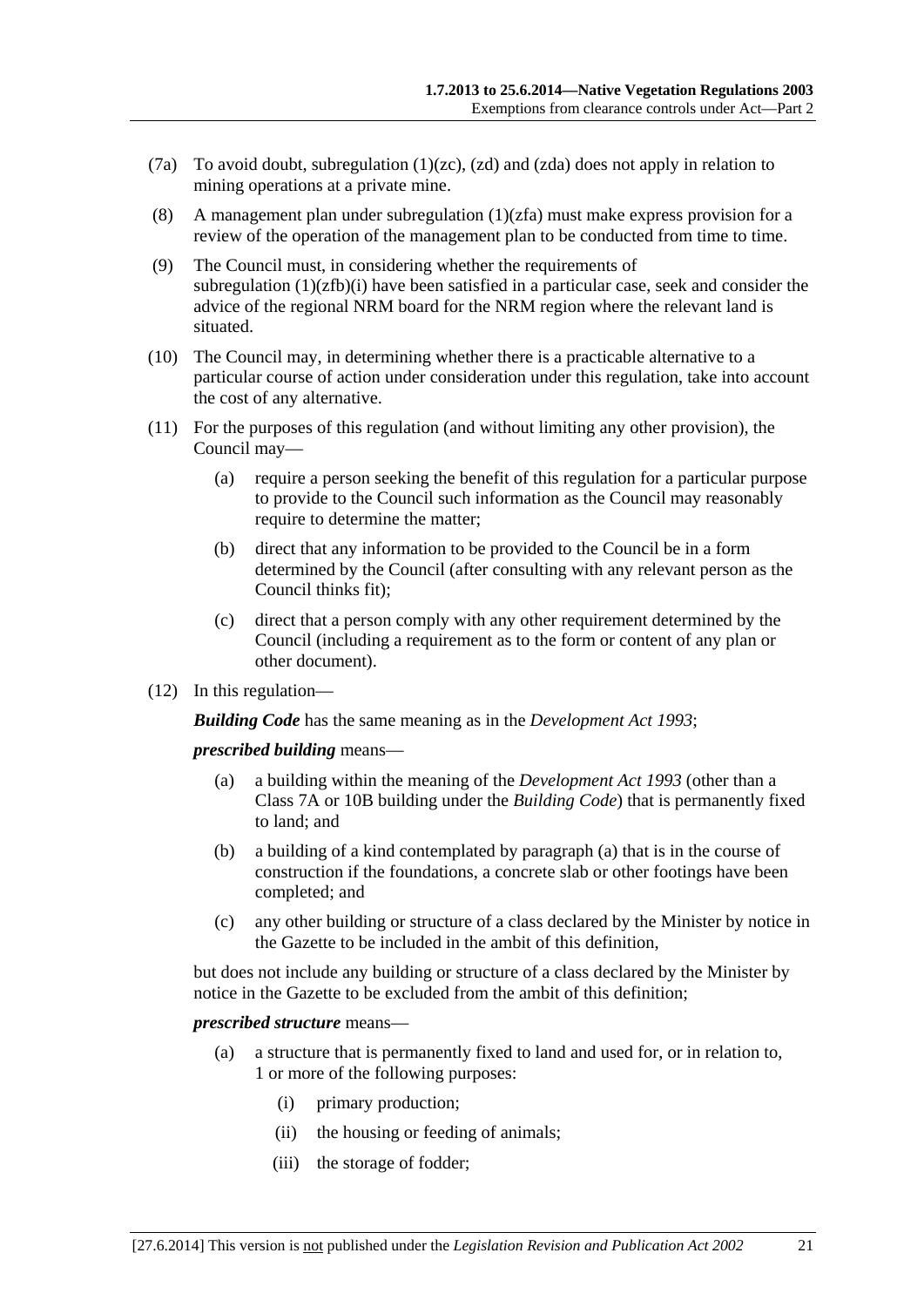- (iv) the storage of vehicles or vessels;
- (v) any other purpose declared by the Minister by notice in the Gazette to be included within the ambit of this paragraph; and
- (b) any other structure of a class declared by the Minister by notice in the Gazette to be included within the ambit of this definition,

but does not include—

- (c) a prescribed building; and
- (d) any structure of a class declared by the Minister by notice in the Gazette to be excluded from the ambit of this definition.
- (13) The Minister may, by subsequent notice in the Gazette, vary or revoke a notice under subregulation (12).

## **5A—Exemptions—fire prevention and control**

- (1) Pursuant to section 27(1)(b) of the Act and subject to these regulations, native vegetation may be cleared in the following circumstances (being circumstances in which the clearance is for a purpose related to fire prevention or control):
	- $(a)$  if—
		- (i) the vegetation is growing or situated—
			- (A) more than 20 metres from a prescribed building; or
			- (B) more than 5 metres from a prescribed structure; and
		- (ii) the clearance is undertaken in accordance with the written approval of the Chief Officer of SACFS;
	- $(b)$  if—
		- (i) the purpose of the clearance is to reduce combustible material on land; and
		- (ii) the clearance—
			- (A) is required or authorised by, and undertaken in accordance with, a bushfire prevention plan; or
			- (B) is undertaken in accordance with the written approval of the Chief Officer of SACFS; or
			- (C) in the case of a clearance in a reserve constituted under the *National Parks and Wildlife Act 1972* or in a wilderness protection zone or area constituted under the *Wilderness Protection Act 1992*—the clearance is undertaken in accordance with a standard operating procedure determined or approved by the Council for the purposes of this subsubparagraph; or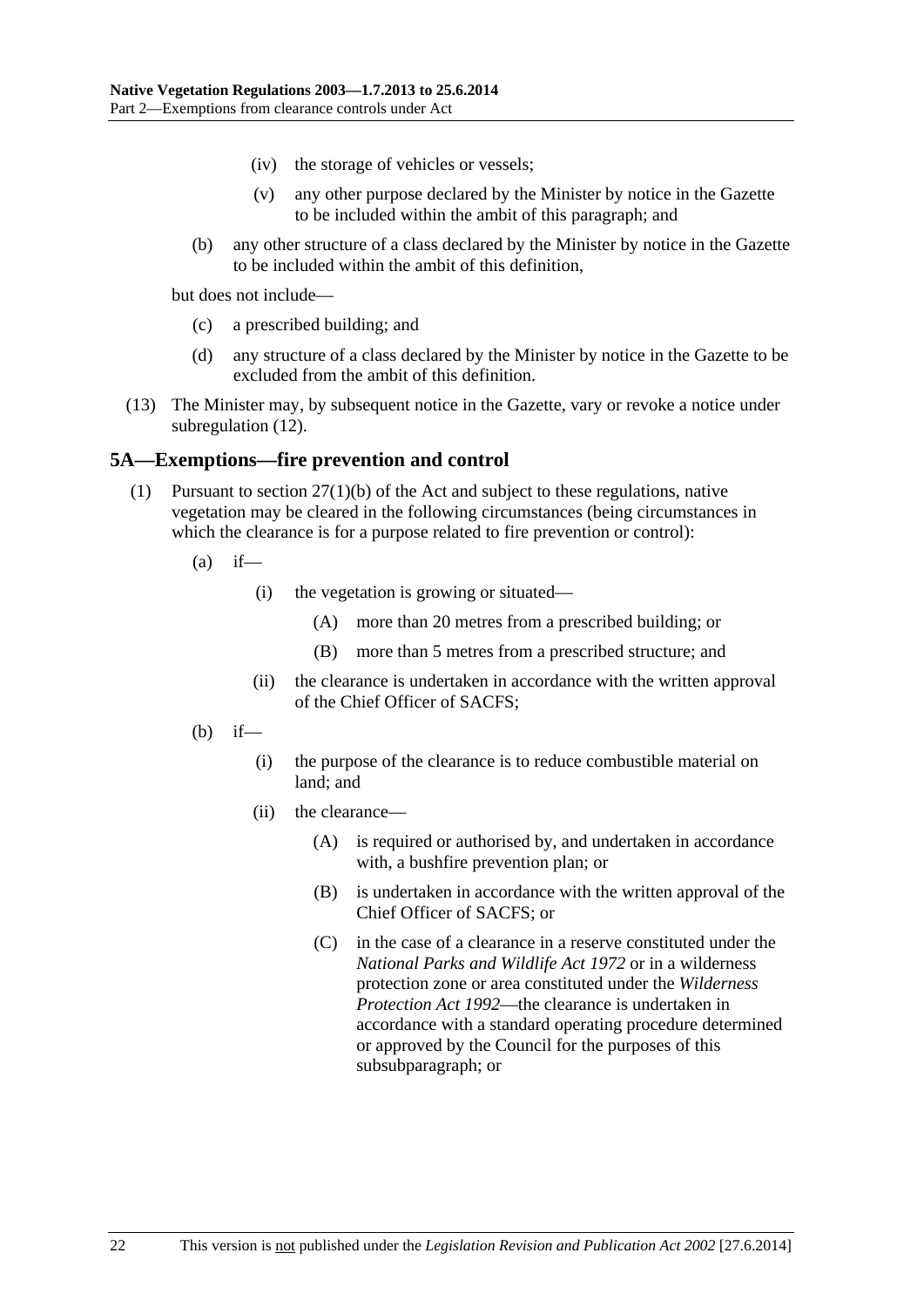- (D) in the case of a clearance on any other land of a class declared by the Minister by notice in the Gazette to be a class of land to which this subsubparagraph applies—the clearance is undertaken in accordance with a standard operating procedure determined or approved by the Council for the purposes of this subsubparagraph;
- (c) if the clearance is undertaken by, or in accordance with a direction or determination of—
	- (i) an officer of SAMFS exercising a power conferred under section 42 of the *Fire and Emergency Services Act 2005*; or
	- (ii) an officer of SACFS exercising a power conferred under section 82 or 97 of the *Fire and Emergency Services Act 2005*; or
	- (iii) a responsible authority (within the meaning of section 83 of the *Fire and Emergency Services Act 2005*) exercising a power under that section; or
	- (iv) an officer of SASES exercising a power conferred under section 118 of the *Fire and Emergency Services Act 2005*;
- $(d)$  if—
	- (i) the clearance is for the purpose of establishing or maintaining a fire access track; and
	- (ii) is undertaken in accordance with the written approval of the Chief Officer of SACFS;
- (e) if—
	- (i) the clearance is for a fuel break that is—
		- (A) along an existing fence-line; or
		- (B) on the boundary between land owned by different persons, where part or all of the proposed fuel break is in an area of a mallee scrub community that is the subject of a declaration by the Council under subregulation (7) that is in force; or
		- (C) on a property situated in the area of a rural council and that is used principally for primary production; or
		- (D) required or authorised by a bushfire prevention plan; and
	- (ii) the clearance complies with the following provisions:
		- (A) in the case of fuel break along an existing fence-line—the total width of the fuel break must not exceed 5 metres;
		- (B) in the case of fuel break on the boundary between land owned by different persons in an area of a mallee scrub community (being an area that is the subject of a declaration under subregulation (7))—the total width of the fuel break must not exceed 7.5 metres:
		- (C) in the case of a fuel break on a property situated in the area of a rural council used principally for primary production—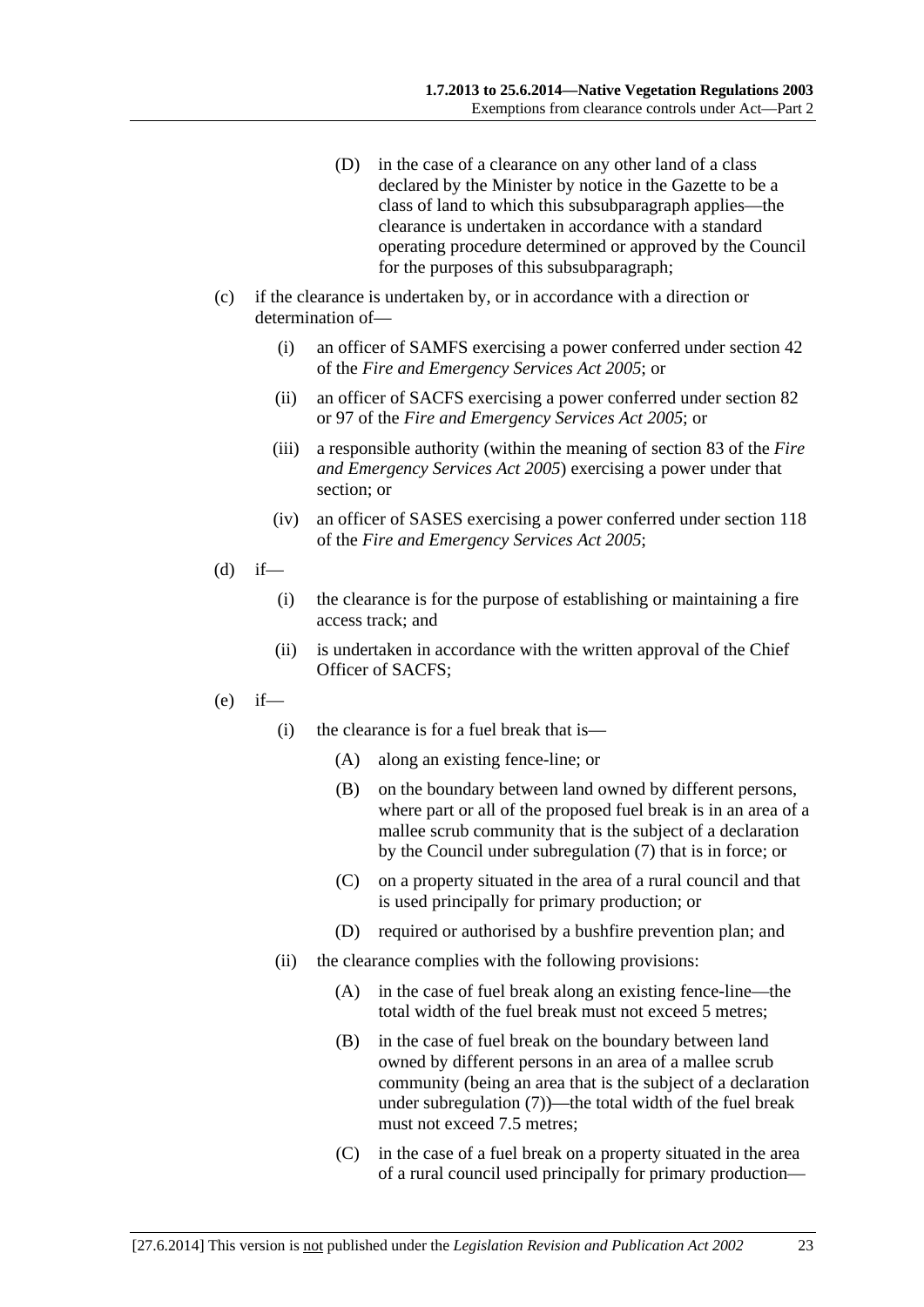- the total width of the fuel break must not exceed 20 metres; and
- the clearance must be required by or authorised under a bushfire prevention plan, or undertaken in accordance with the written approval of the Chief Officer of SACFS;
- (D) in any case—the clearance is undertaken in accordance with a bushfire prevention plan applying to the area in which the vegetation is growing or situated;
- (f) if the clearance is otherwise required or authorised by, and is carried out in accordance with, a bushfire prevention plan applying to the area in which the vegetation is growing or situated.
- (2) However, subregulation (1)(e) does not authorise the clearance of native vegetation for a fuel break if any point of the proposed fuel break would be within 200 metres of any land—
	- (a) that is sufficiently clear of vegetation so as to constitute a fuel break (other than a fuel break that runs approximately at right-angles to the proposed fuel break); and
	- (b) that provides comparable protection to the proposed fire break.

**Note—** 

This subregulation does not prevent a person from applying to the Council for consent to clear such a fire break.

- (3) For the purposes of subregulation (2)(a), in determining whether a proposed fuel break is within 200 metres from any land that is sufficiently clear of vegetation so as to constitute a fuel break, the following matters are not to be taken into account:
	- (a) whether or not the land is a fuel break cleared under this regulation or a previous provision of these regulations;
	- (b) whether or not the land is owned by the same person or different persons.
- (4) In granting an approval for the purposes of this regulation, the Chief Officer of SACFS—
	- (a) may only grant the approval if he or she is satisfied that the clearance is reasonably required or appropriate for the purpose of fire prevention or control; and
	- (b) must have regard to any relevant bushfire prevention plan; and
	- (c) must have regard to any guidelines specified by the Minister for the purposes of this subregulation.
- (5) The operation of this regulation extends to vegetation on land that is subject to a heritage agreement.
- (6) Nothing in this regulation authorises the clearance of native vegetation if such clearance would be contrary to any other Act or law.
- (7) The Council may, by notice in the Gazette, declare that subregulation  $(1)(e)(i)(B)$ applies in relation to an area of a mallee scrub community identified in the notice and may, by subsequent notice in the Gazette, vary or revoke such a declaration.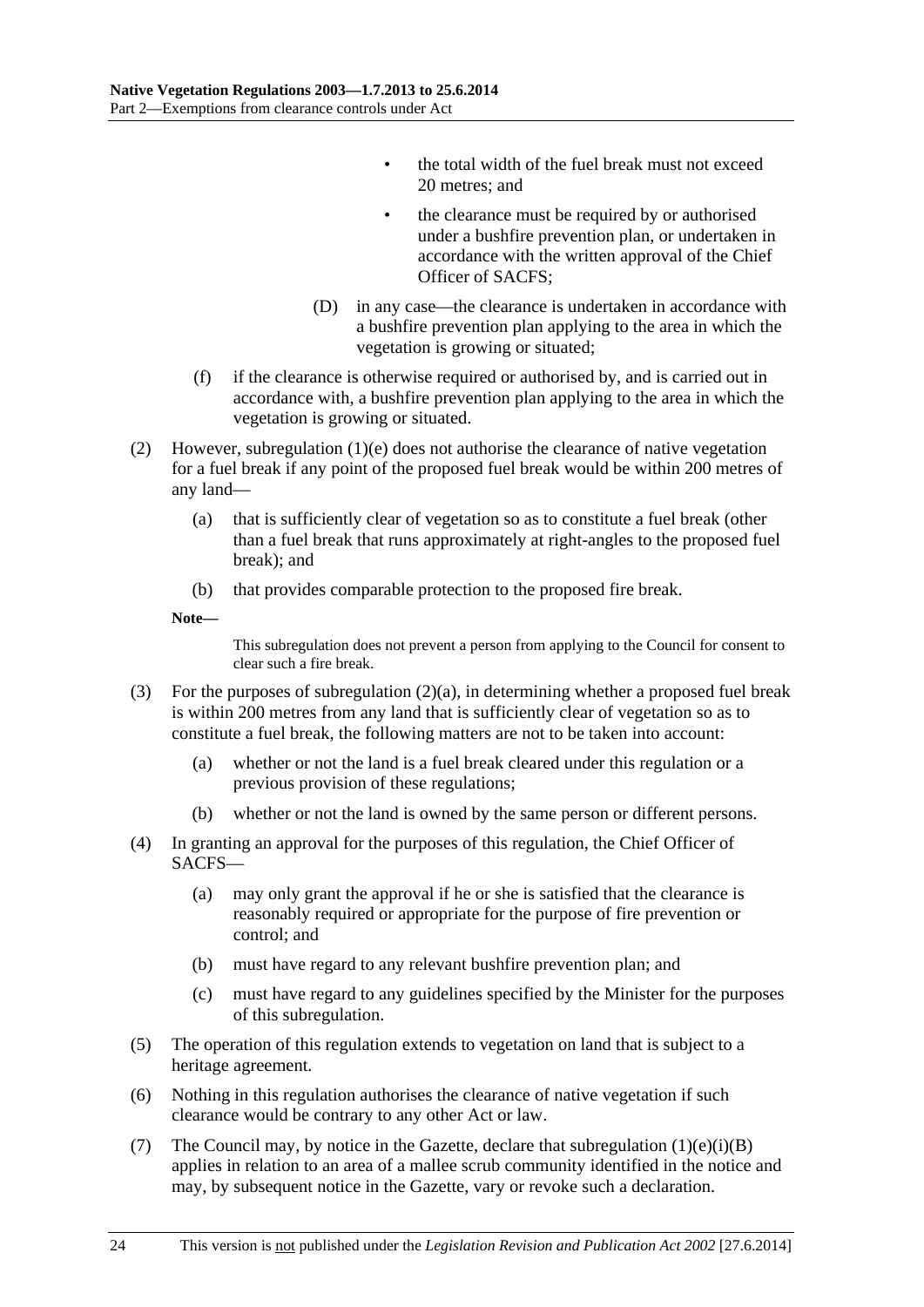(8) In this regulation—

*bushfire prevention plan* means a plan for bushfire prevention prepared by a district bushfire prevention committee under the *Fire and Emergency Services Act 2005*, as in force from time to time;

*fire access track* means a track (not exceeding 15 metres in width) constructed for use by vehicles undertaking firefighting activities;

*firefighting* has the same meaning as in the *Fire and Emergency Services Act 2005*;

*prescribed building* has the same meaning as in regulation 5;

*prescribed structure* has the same meaning as in regulation 5;

*rural council* has the same meaning as in the *Fire and Emergency Services Act 2005*.

#### **6—Restrictions on clearance of native vegetation**

- (1) Native vegetation may not be cleared pursuant to regulation  $5(1)(k)$ 
	- (a) if the vegetation—
		- (i) consists of a tree that has a trunk circumference (measured at a point 300 millimetres above the base of the tree) of 2 metres or more; and
		- (ii) is situated within the 1956 flood plain of the River Murray, other than where the vegetation is within the area of a city or township; or
	- (b) in any circumstances declared by the Minister, by notice in the Gazette, to be included in the ambit of this subregulation.
- (1a) The Minister may, by subsequent notice in the Gazette, vary or revoke a notice under subregulation  $(1)(b)$ .
- (2) Native vegetation may not be cleared pursuant to regulation  $5(1)(a)$ ,  $(ab)$ ,  $(b)$ ,  $(i)$ ,  $(q)$ ,  $(r)$ ,  $(s)$ ,  $(t)$  or  $(u)$  if—
	- (a) the clearance would be contrary to the requirements of a condition attached to a consent to clearance granted by the Council under the Act or by the Native Vegetation Authority under the repealed Act or of an order of a court under the Act or the repealed Act; or
	- (b) the vegetation was sown or planted in compliance with a condition attached to a consent to clearance granted by the Council under the Act or by the Native Vegetation Authority under the repealed Act or in compliance with an order of a court under the Act or the repealed Act.
- (2a) Native vegetation may not be cleared pursuant to regulation  $5(1)(t)$  or (u) if the vegetation is situated within the River Murray Floodplain Area.
- (3) In this regulation—

*township* has the same meaning as in the *Local Government Act 1999*.

## **Part 3—Application for consent**

### **8—Application for consent**

 (1) For the purposes of section 28(3)(b)(iia) of the Act, the prescribed number of copies is 1.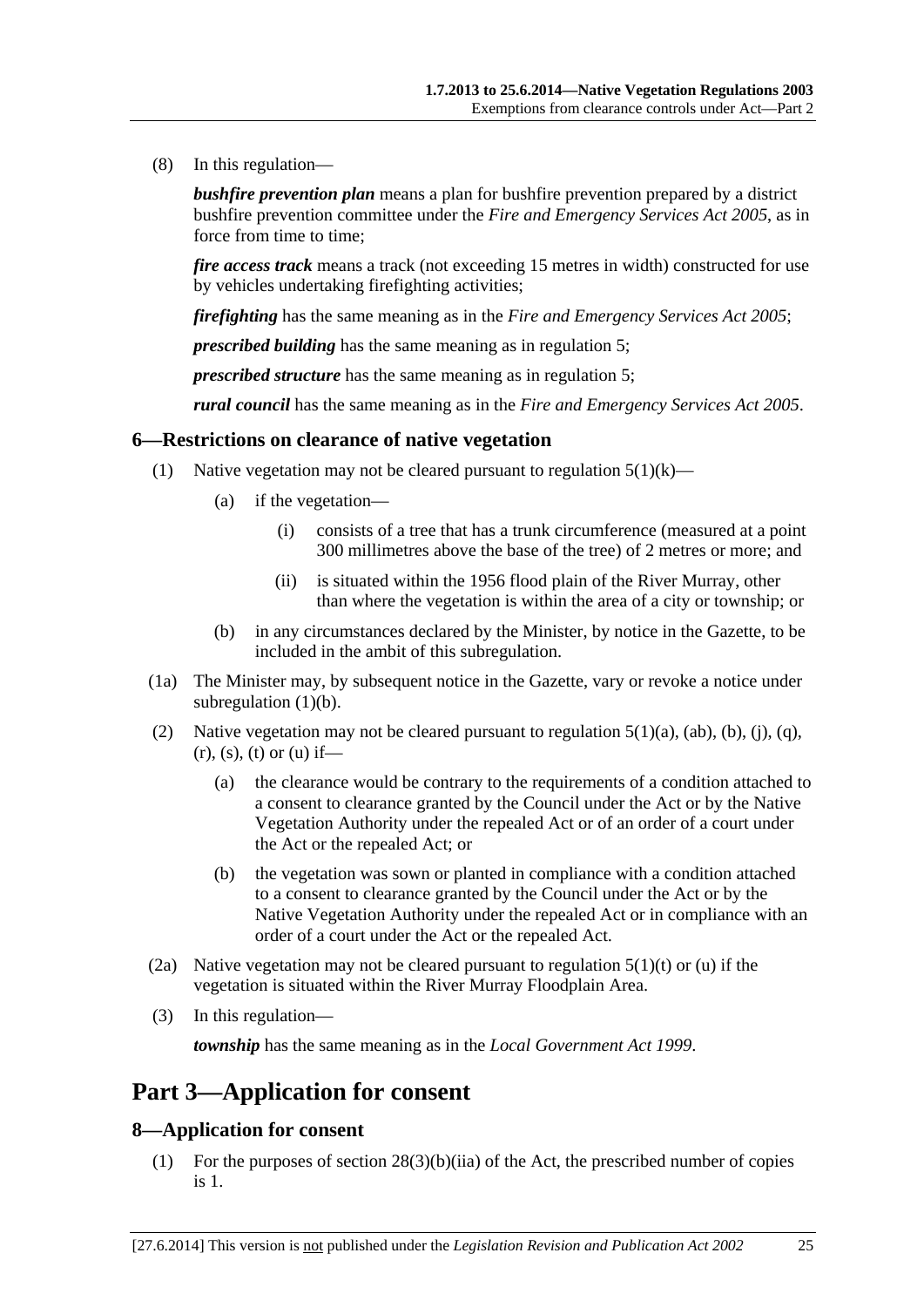- (2) For the purposes of section  $28(3)(b)(iii)$  of the Act, the prescribed fee is \$545 plus the fee referred to in subregulation (3).
- (3) The fee payable by an applicant for consent to clear native vegetation for the preparation of the report referred to in section 28(3)(b)(iia) of the Act is the Minister's estimate of the reasonable cost of preparing a report of that kind determined after consultation with the Council.
- (4) The Council may remit payment of, or refund, the whole, or part, of a fee payable or paid in relation to an application (including a fee for a report under section  $28(3)(b)(ii)$  of the Act).
- (5) For the purposes of section 28(5) of the Act, any agency, instrumentality, person or body approved by the Council as an entity that may prepare a report of the relevant kind is specified.

# **Part 4—Miscellaneous**

## **10—Interest**

- (1) Interest accrues from the end of the period referred to in section 31D(4)(a) or 31E(6)(a) of the Act at the prime bank rate for the relevant financial year.
- (2) Interest accrues on unpaid interest at 6 monthly intervals from the end of the period referred to in subregulation (1).
- (3) In this regulation—

*prime bank rate* for a particular financial year means the corporate loan reference rate applied by the Commonwealth Bank of Australia for corporate lending on the first trading day of the Bank in that financial year.

## **11—Prescribed form (section 33C(8) of Act)**

For the purposes of section 33C(8) of the Act, the form set out in Schedule 2 is prescribed.

## **12—Service of notices**

Notice may be served under the Act on a land owner—

- (a) personally; or
- (b) by posting it to the land owner at the address of the land owner last known to the person or body serving the notice.

## **13—The Fund**

- (1) Money standing to the credit of the Fund on account of a payment into the Fund under Part 2 of these regulations must, as far as practicable, be used—
	- (a) to establish or regenerate native vegetation on land that is within the same region of the State as the land that is to be cleared by virtue of the exemption under that Part and that has been selected by the Council for that purpose after having regard to the Regional Biodiversity Plan or Plans (if any) approved by the Minister that apply within that region; and
	- (b) to preserve and maintain that vegetation once established or reinstated.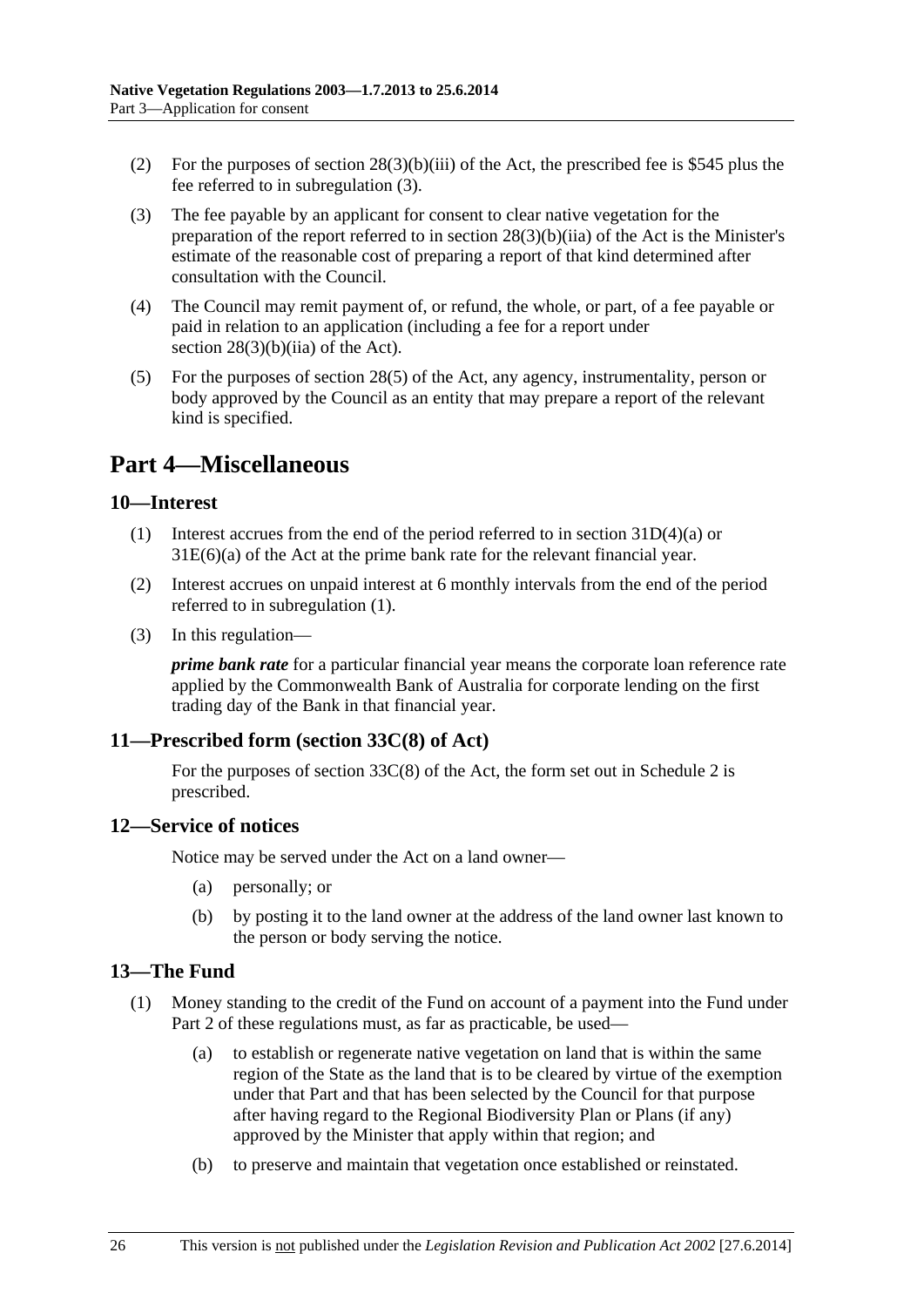(2) Other money standing to the credit of the Fund may be used or made available for any costs associated with research, promotional activities, investigations or other activities that, in the opinion of the Minister, will further the objects of the Act.

# **Schedule 1—Specified species of vegetation for the purposes of regulation 5(1)**

River red gum *Eucalyptus camaldulensis*

## **Schedule 2—Notice under section 33C(8) of Act**

Native Vegetation Act 1991

#### Notice of information relating to a warrant

- Section 33C of the Native Vegetation Act 1991 provides for the issuing and execution of NOTE: a warrant in various cases. A warrant has been issued under the Act and the following information is provided in relation to this matter:
- The name of authorised officer executing the warrant is: 1.

#### This person is an authorised officer under the Native Vegetation Act 1991.

- $\overline{2}$ . This warrant was issued by the following magistrate:
- 3. This warrant was issued on
	- $a.m./p.m.$  $a$ t
- The warrant authorises the following course of action:  $\overline{4}$ .

A warrant expires at the expiration of 1 month from the date of its issue.

A person may be guilty of an offence if he or she fails to comply with a requirement under the Act or hinders an authorised officer in the lawful exercise of a power under the Act. The maximum penalty for an offence is \$5 000. (A person is not required to answer any question if to do so might incriminate the person or make the person liable to a criminal penalty.)

(Authorised officer executing warrant)

(Date)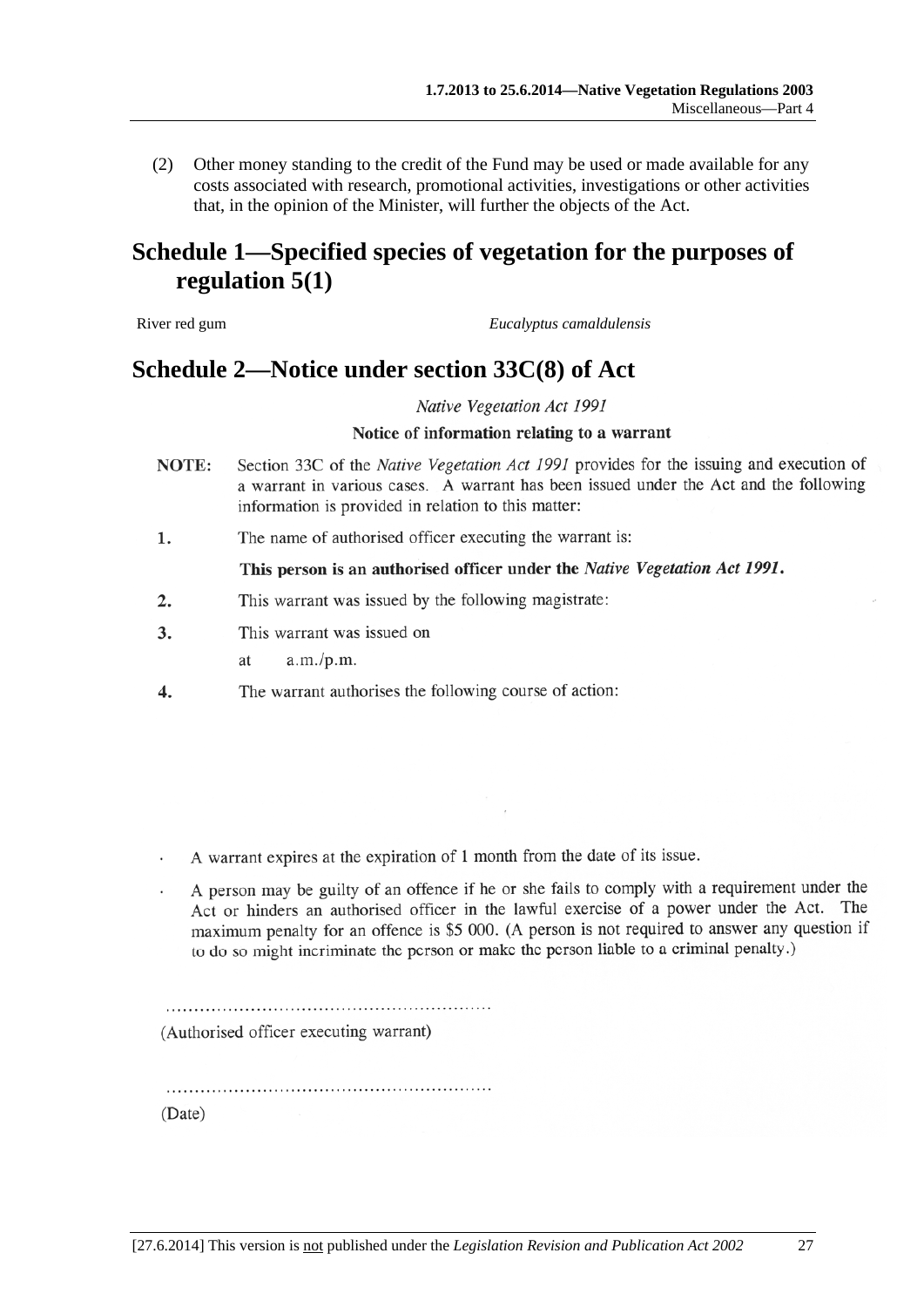# **Legislative history**

## **Notes**

- Variations of this version that are uncommenced are not incorporated into the text.
- Please note—References in the legislation to other legislation or instruments or to titles of bodies or offices are not automatically updated as part of the program for the revision and publication of legislation and therefore may be obsolete.
- Earlier versions of these regulations (historical versions) are listed at the end of the legislative history.
- For further information relating to the Act and subordinate legislation made under the Act see the Index of South Australian Statutes or www.legislation.sa.gov.au.

## **Legislation revoked by principal regulations**

The *Native Vegetation Regulations 2003* revoked the following:

*Native Vegetation Regulations 1991*

## **Principal regulations and variations**

New entries appear in bold.

| Year | N <sub>o</sub> | Reference                | Commencement              |
|------|----------------|--------------------------|---------------------------|
| 2003 | 173            | Gazette 21.8.2003 p3282  | $25.8.2003$ : r 2         |
| 2003 | 227            | Gazette 13.11.2003 p4055 | 13.11.2003: r 2           |
| 2003 | 234            | Gazette 20.11.2003 p4239 | 24.11.2003: r 2           |
| 2005 | 60             | Gazette 26.5.2005 p1416  | $1.7.2005:$ r 2           |
| 2005 | 154            | Gazette 30.6.2005 p2239  | Pt 6 (r 11)-1.7.2005: r 2 |
| 2006 | 25             | Gazette 9.2.2006 p523    | $9.2.2006$ : r 2          |
| 2006 | 86             | Gazette 15.6.2006 p1717  | $1.7.2006$ : r 2          |
| 2007 | 26             | Gazette 29.3.2007 p949   | 29.3.2007: r 2            |
| 2007 | 163            | Gazette 7.6.2007 p2572   | $1.7.2007:$ r 2           |
| 2008 | 124            | Gazette 5.6.2008 p2113   | $1.7.2008:$ r 2           |
| 2008 | 279            | Gazette 30.10.2008 p5009 | 30.10.2008: r 2           |
| 2009 | 130            | Gazette 4.6.2009 p2591   | 1.7.2009: r 2             |
| 2009 | 234            | Gazette 10.9.2009 p4412  | $10.9.2009$ : r 2         |
| 2010 | 79             | Gazette 10.6.2010 p2754  | 1.7.2010: r 2             |
| 2011 | 71             | Gazette 9.6.2011 p2092   | $1.7.2011:$ r 2           |
| 2012 | 76             | Gazette 31.5.2012 p2324  | $1.7.2012$ : r 2          |
| 2013 | 69             | Gazette 6.6.2013 p2149   | $1.7.2013$ : r 2          |
| 2014 | 175            | Gazette 19.6.2014 p2749  | $1.7.2014$ : r 2          |
|      |                |                          |                           |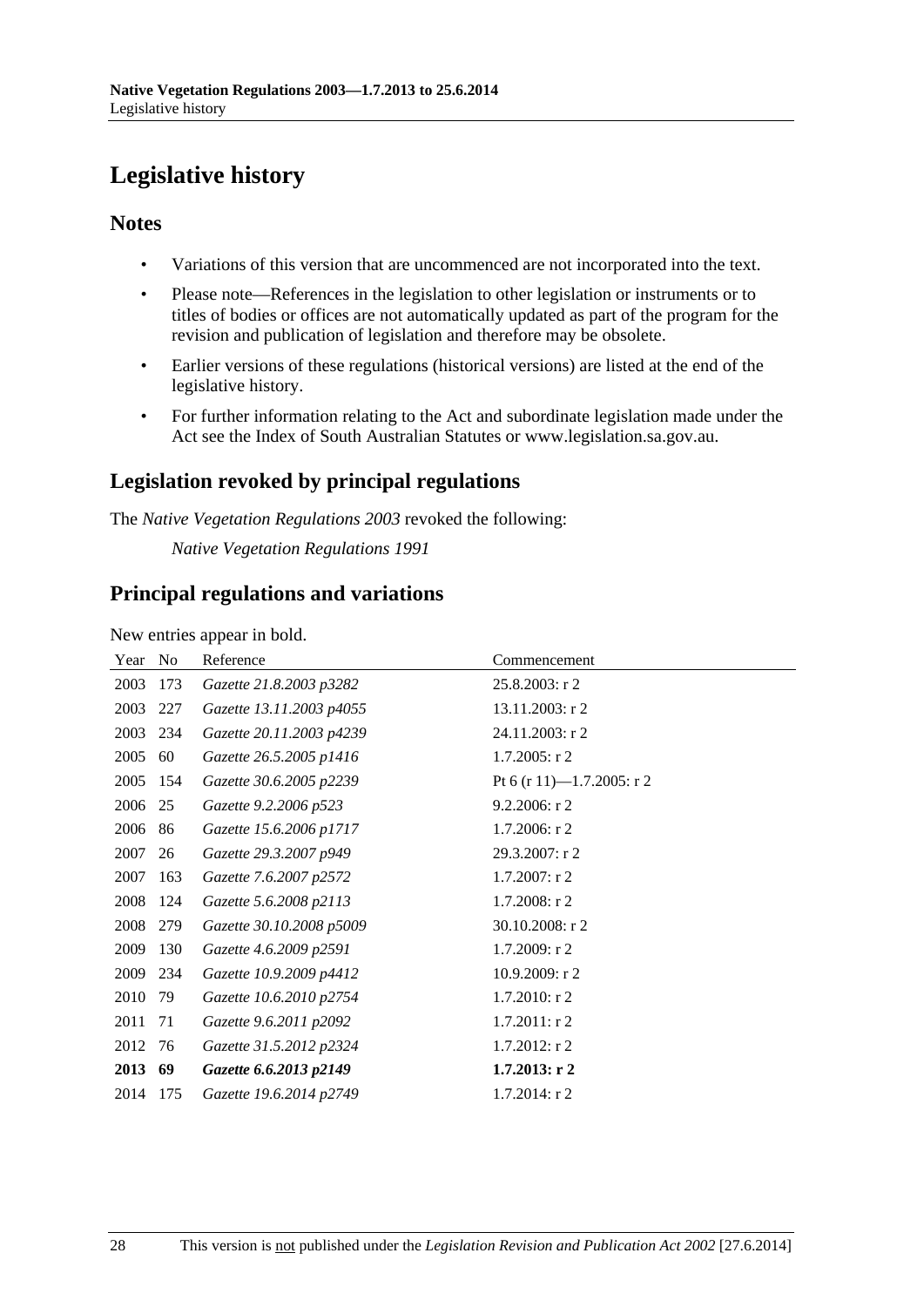# **Provisions varied**

New entries appear in bold.

Entries that relate to provisions that have been deleted appear in italics.

| Provision                              | How varied                                                                | Commencement |  |
|----------------------------------------|---------------------------------------------------------------------------|--------------|--|
| Pt 1                                   |                                                                           |              |  |
| r <sub>2</sub>                         | omitted under the Legislation Revision and<br><b>Publication Act 2002</b> | 24.11.2003   |  |
| r 3                                    |                                                                           |              |  |
| C.F.S.                                 | deleted by $25/2006$ r $4(1)$                                             | 9.2.2006     |  |
| country                                | varied by 25/2006 r 4(2)                                                  | 9.2.2006     |  |
| Mining Act                             | inserted by 279/2008 r 4                                                  | 30.10.2008   |  |
| <b>River Murray</b><br>Floodplain Area | inserted by 234/2003 r 4                                                  | 24.11.2003   |  |
| <b>SACFS</b>                           | inserted by $25/2006$ r 4(3)                                              | 9.2.2006     |  |
| r 3A                                   | inserted by 234/2009 r 4                                                  | 10.9.2009    |  |
| Pt 2                                   |                                                                           |              |  |
| r <sub>5</sub>                         |                                                                           |              |  |
| r 5(1)                                 | varied by 227/2003 r 4                                                    | 13.11.2003   |  |
|                                        | varied by 154/2005 r 11(1) and (2)                                        | 1.7.2005     |  |
|                                        | varied by 25/2006 r 5(1)–(23)                                             | 9.2.2006     |  |
|                                        | varied by 26/2007 r 4                                                     | 29.3.2007    |  |
|                                        | varied by $279/2008$ r $5(1)$ —(4)                                        | 30.10.2008   |  |
|                                        | (ka) deleted by 234/2009 r 5(1)                                           | 10.9.2009    |  |
|                                        | varied by $234/2009$ r $5(1)$ , $(2)$ , $(6)$                             | 10.9.2009    |  |
|                                        | $(m)$ , (n), (o) deleted by 234/2009 5(3)                                 | 10.9.2009    |  |
|                                        | (v), (w), (x) deleted by $234/2009$ r $5(4)$                              | 10.9.2009    |  |
|                                        | (z), (za) deleted by $234/2009$ r $5(5)$                                  | 10.9.2009    |  |
| $r 5(1a)$ and $(1b)$                   | inserted by 25/2006 r 5(24)                                               | 9.2.2006     |  |
| $r \, 5(lc)$                           | inserted by $25/2006$ r $5(24)$                                           | 9.2.2006     |  |
|                                        | deleted by 234/2009 r 5(7)                                                | 10.9.2009    |  |
| r 5(2)                                 | varied by 234/2003 r 5(1)                                                 | 24.11.2003   |  |
|                                        | substituted by $234/2009$ r 5(7)                                          | 10.9.2009    |  |
| $r\sqrt{5(2a)}$                        | inserted by 234/2003 r $5(2)$                                             | 24.11.2003   |  |
|                                        | deleted by 234/2009 r 5(7)                                                | 10.9.2009    |  |
| r 5(3)                                 | substituted by $234/2009$ r 5(7)                                          | 10.9.2009    |  |
| $r\sqrt{5(4)}$ - (6)                   | deleted by 234/2009 r 5(7)                                                | 10.9.2009    |  |
| r 5(7a)                                | inserted by 279/2008 r 5(5)                                               | 30.10.2008   |  |
| $r 5(8)$ - $(11)$                      | inserted by 25/2006 r 5(25)                                               | 9.2.2006     |  |
| $r 5(12)$ and (13)                     | inserted by 234/2009 r 5(8)                                               | 10.9.2009    |  |
| r 5A                                   | inserted by 234/2009 r 6                                                  | 10.9.2009    |  |
| r 6                                    |                                                                           |              |  |
| r(6(1))                                | substituted by $234/2009$ r $7(1)$                                        | 10.9.2009    |  |